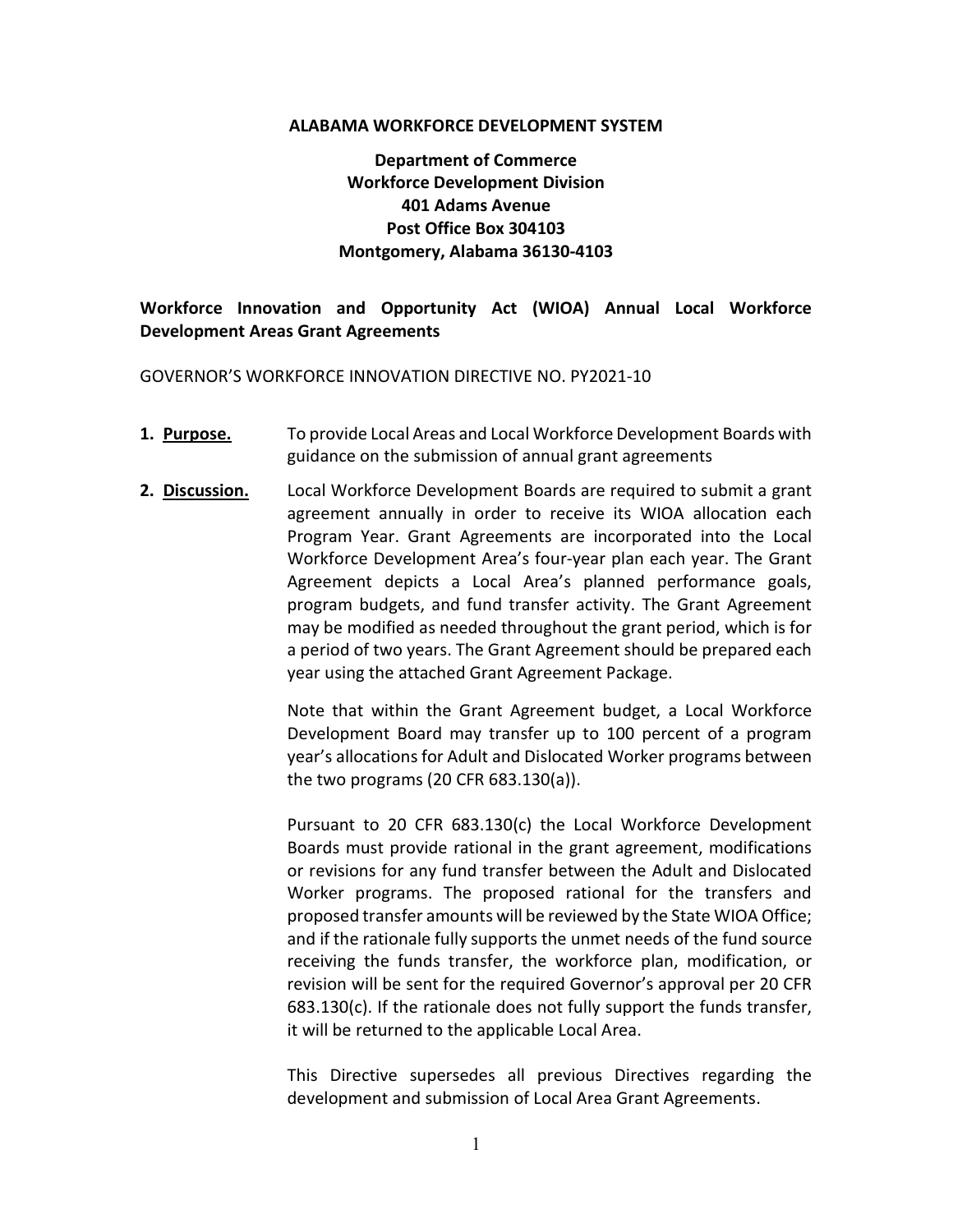- 3. Action. Each Local Workforce Development Board shall use the attached forms to submit its grant agreement annually in order to receive its allocation for each Program Year. Electronic copies of the forms may be requested from Lisa Trammel via email at lisa.trammel@commerce.alabama.gov.
- Questions or comments concerning this Directive should be referred 4. Contact. to Lorilei Sanders, State Programs, Planning, and Divisional Budget Management Section at (334) 353-1632 or lorilei.sanders@commerce.alabama.gov.

Tammy Wilkinson, Division Director, WDD 4

 $7/22$ Date

**Alabama Department of Commerce** 

**Attachments**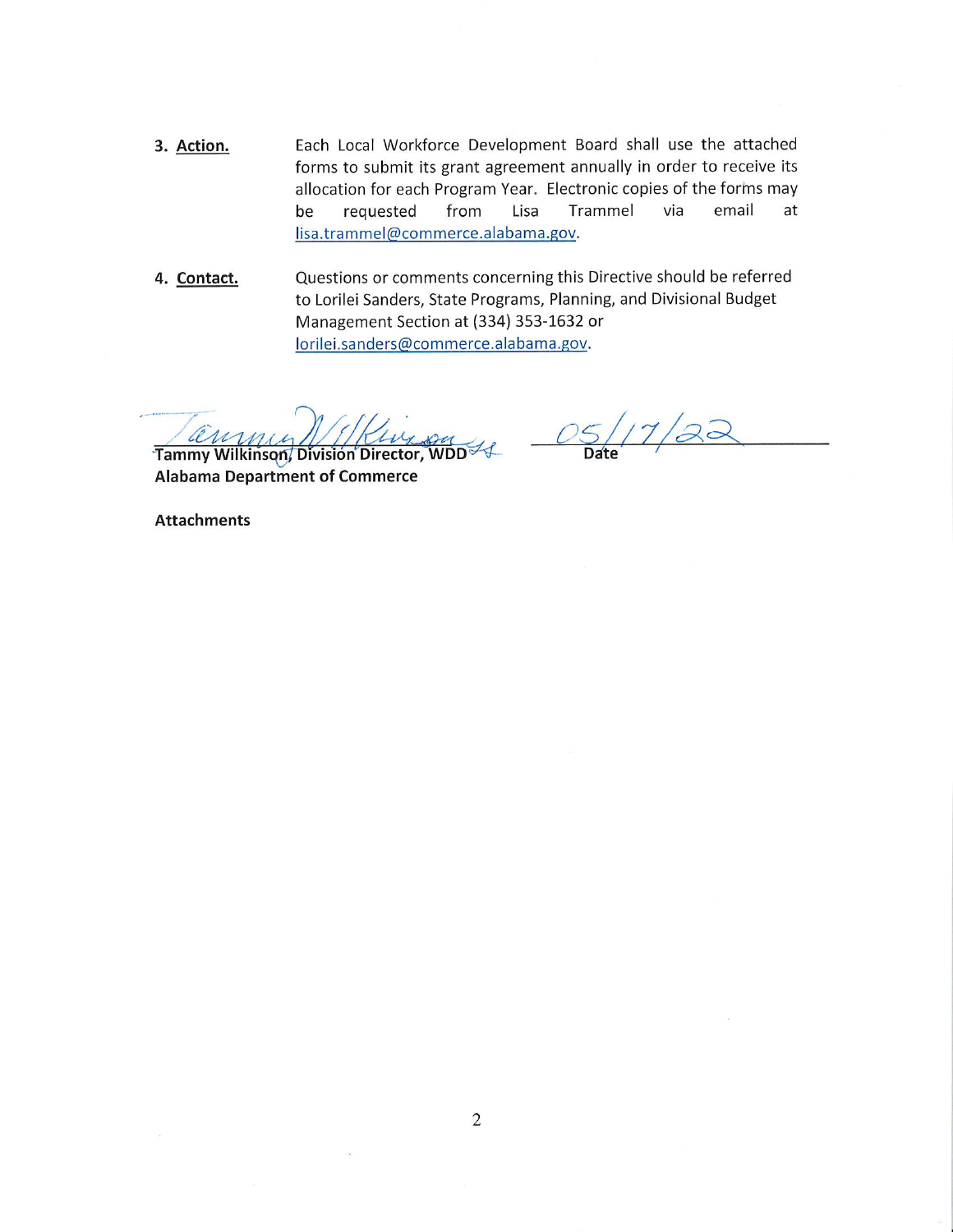# Grant Agreement Package

The WIOA Grant Agreement package depicts a local workforce development area's (LWDA) planned proposed performance goals, fund transfer activity, and program budgets. Please provide information for each requested item.

# LWDA Adult, Youth, Dislocated Worker Performance Goals:

Please include the LWDA's negotiated goals for the measures below in the grant agreement. If the LWDA has not negotiated goals with the State prior to the due date for the grant agreement, the LWDA should submit the goals after they are determined.

|                                                                                                                                                                                                                                                     | <b>WIOA</b>                          |
|-----------------------------------------------------------------------------------------------------------------------------------------------------------------------------------------------------------------------------------------------------|--------------------------------------|
| Program:                                                                                                                                                                                                                                            | <b>Performance Goals:</b>            |
| <b>Adult</b>                                                                                                                                                                                                                                        | <b>PYXX</b>                          |
| Employment Rate 2 <sup>nd</sup> Quarter after Exit<br>Employment Rate 4 <sup>th</sup> Quarter after Exit<br>Median Earnings 2 <sup>nd</sup> Quarter after Exit<br>Credential Attainment within 4 Qtrs. After Exit<br><b>Measurable Skills Gains</b> | Goal<br>Goal<br>Goal<br>Goal<br>Goal |
| <b>Dislocated Worker</b>                                                                                                                                                                                                                            |                                      |
| Employment Rate 2 <sup>nd</sup> Quarter after Exit<br>Employment Rate 4 <sup>th</sup> Quarter after Exit<br>Median Earnings 2 <sup>nd</sup> Quarter after Exit<br>Credential Attainment within 4 Qtrs. After Exit<br><b>Measurable Skills Gains</b> | Goal<br>Goal<br>Goal<br>Goal<br>Goal |
| Youth                                                                                                                                                                                                                                               |                                      |
| Employment Rate 2 <sup>nd</sup> Quarter after Exit<br>Employment Rate 4 <sup>th</sup> Quarter after Exit<br>Median Earnings 2 <sup>nd</sup> Quarter after Exit<br>Credential Attainment within 4 Qtrs. After Exit<br><b>Measurable Skills Gains</b> | Goal<br>Goal<br>Goal<br>Goal<br>Goal |

Note: Employer Services – This Performance Measure is currently collecting baseline data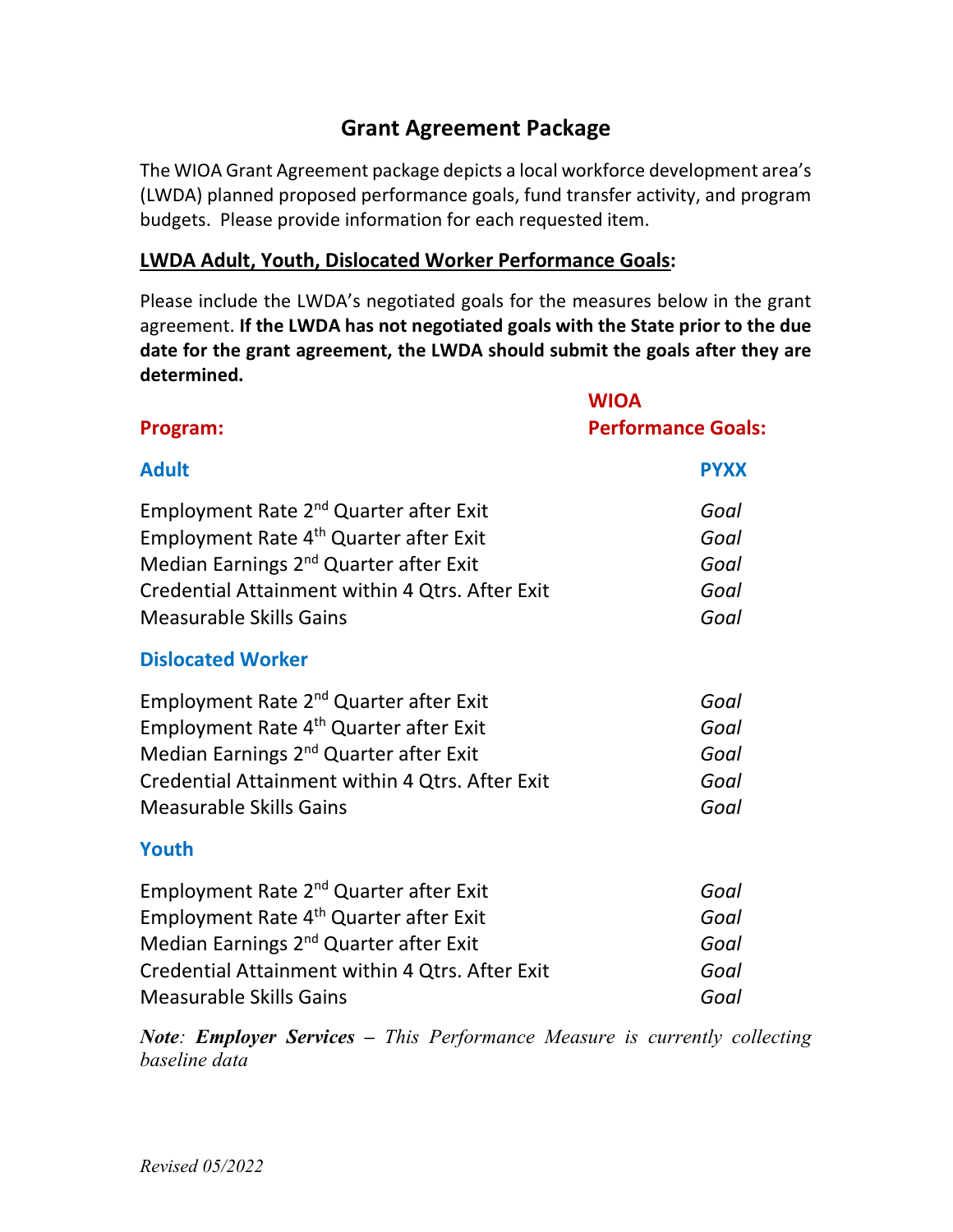# Transfer of Funds:

A local board may transfer, if such a transfer is approved by the Governor, up to and including 100 percent of the funds allocated to the local area for Adult and Dislocated Worker between adult employment and training activities and dislocated worker employment and training activities per WIOA Section 133(b)(4) and the WIOA's Implementing Regulations at 20 CFR 683.130.

Any such LWDA funds transfer request must be submitted in the Grant Agreement document, modification, or revision, and must further be accompanied by appropriate justification, clearly indicating why the request is being made and how granting of the request will benefit local area delivery of workforce development services. At a minimum, the rationale for the transfer should address:

- The situation necessitating the transfer, including local conditions (labor market, economic, etc.) contributing to the need for this transfer request.
- How the funds transfer will impact the participant levels in both programs.
- The transfer's effect on current providers of training and other services.
- Describe the expected impact on WIOA performance outcomes for both funding streams.

The fund transfer may be approved by the Governor, provided that:

- The transfer will not adversely impact the area's capacity to adequately provide appropriate services to individuals in need of such services provided by the program subject to reduced funding.
- The transfer should also not adversely impact the area's ability to achieve program performance measures established for the current or subsequent years.
- The local area will expend, at a minimum, eighty (80) percent of all funds budgeted to the receiving funding stream by the end of the program year.

If the Governor approves the Adult and Dislocated Worker Plan and any subsequent modifications, then the transfer is considered approved if adequately included on the WIOA-60 Transfers form and related budget. Please note that for accounting purposes, funds being transferred must be transferred as program funds on form WIOA-60. Please also note that while local area ten percent funds for administration are tracked by funding source, they are pooled into one fund that can be used for any administration purpose. The Governor must approve all fund transfers per 20 CFR 683.130(c).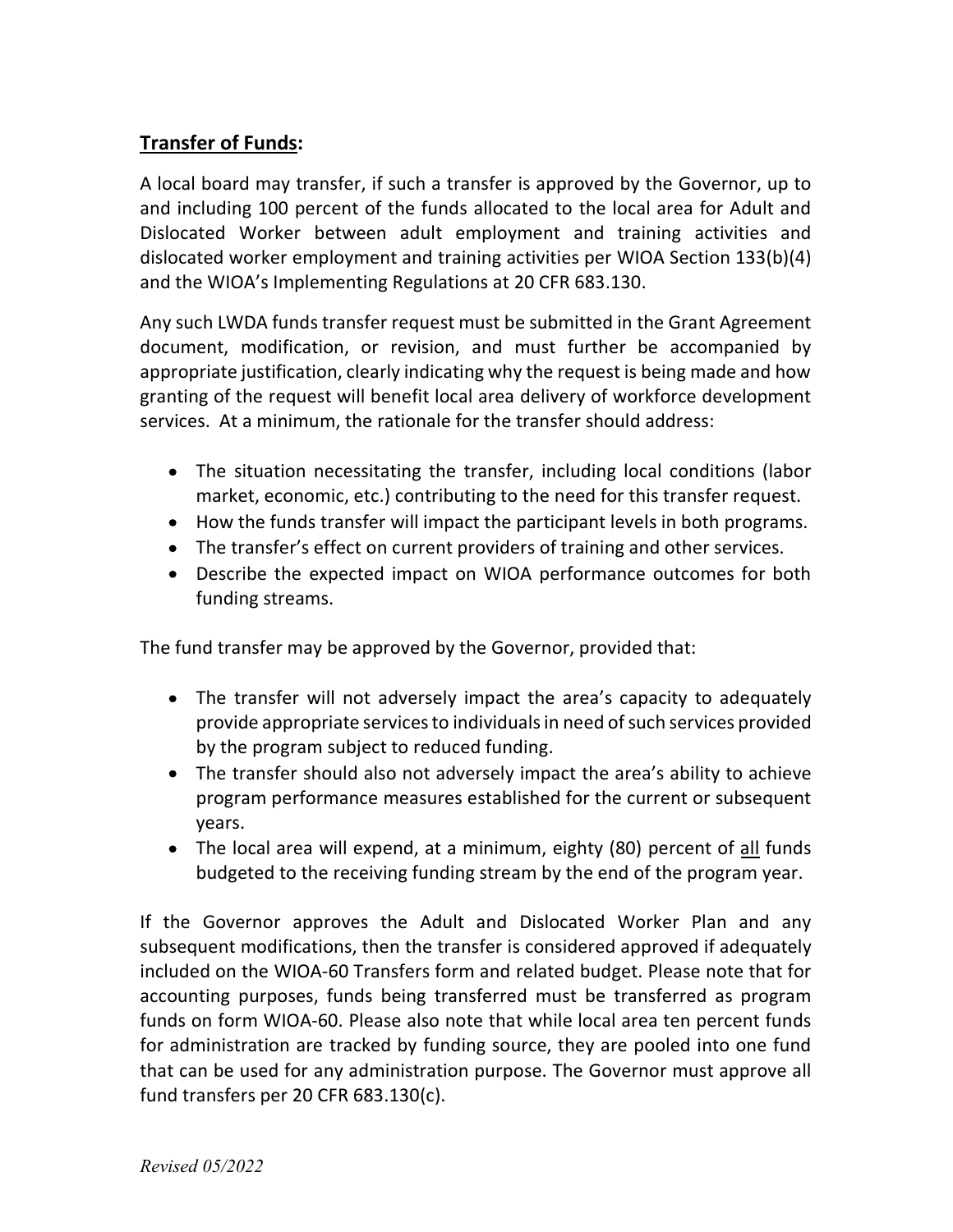Any local workforce development area funds transfer should observe relevant provisions of the Act and the WIOA's Final Regulations.

# Budget Summary:

Each LWDA Grant Agreement Package must include a Grantee Budget Summaries (WIOA-60) showing the program year and fiscal year funds allocated for each of the funding streams, transfers between the Adult and Dislocated Worker allocations, and the net amounts available for expenditure. In addition, the budget form shows how the funds are planned for expenditure between the administrative and program categories.

Each LWDA will have one year to obligate WIOA funds and one additional year to expend the funds, subject to the first-year 80 percent obligation requirement and to any subsequent year reallocations. A modification to the Grant WIOA-60 will be necessary to depict any increase or decrease in LWDA allocation (net) amounts resulting from such fund reallocations. A modification to the Grant WIOA-60 will also be required to document any Governor's Incentive/Capacity Building funds awarded the LWDA.

Using the allocations for WIOA Adult, Youth, and Dislocated Worker programs, which can be found in the annual allocation directive upon receipt of funding amounts from the USDOL/ETA and allocation by the State Office, complete one (1) Grantee Budget Summary (WIOA-60) Form for program year funds and one (1) Grantee Budget Summary (WIOA-60) Form for fiscal year funds, depicting LWDA Adult/Dislocated Worker/Youth funding for the grant period, and attach it to the Grant Agreement Package. These WIOA-60 budget documents will be a part of the Grant Agreement Package until budgeted funds have been fully expended.

Note that it is not necessary for local areas to obtain the respective chief local elected official and LWDA Chair signatures when submitting a minor modification to their Grant Agreement Package. The minor modification cannot contain a new request to transfer the Adult and Dislocated Worker funds. When completing a minor modification, a third page may be attached to the original WIOA-59 WIOA Grant Agreement Summary. This additional page will indicate the revised WIOA-59 Part A proposed funding and carry the signature of the local area Grant Recipient representative. Upon State approval of the minor modification, this same page will be countersigned by the Division Director, Workforce Development Division, and attached to the signed WIOA Grant Agreement accompanying the originally submitted local area Grant Agreement Package.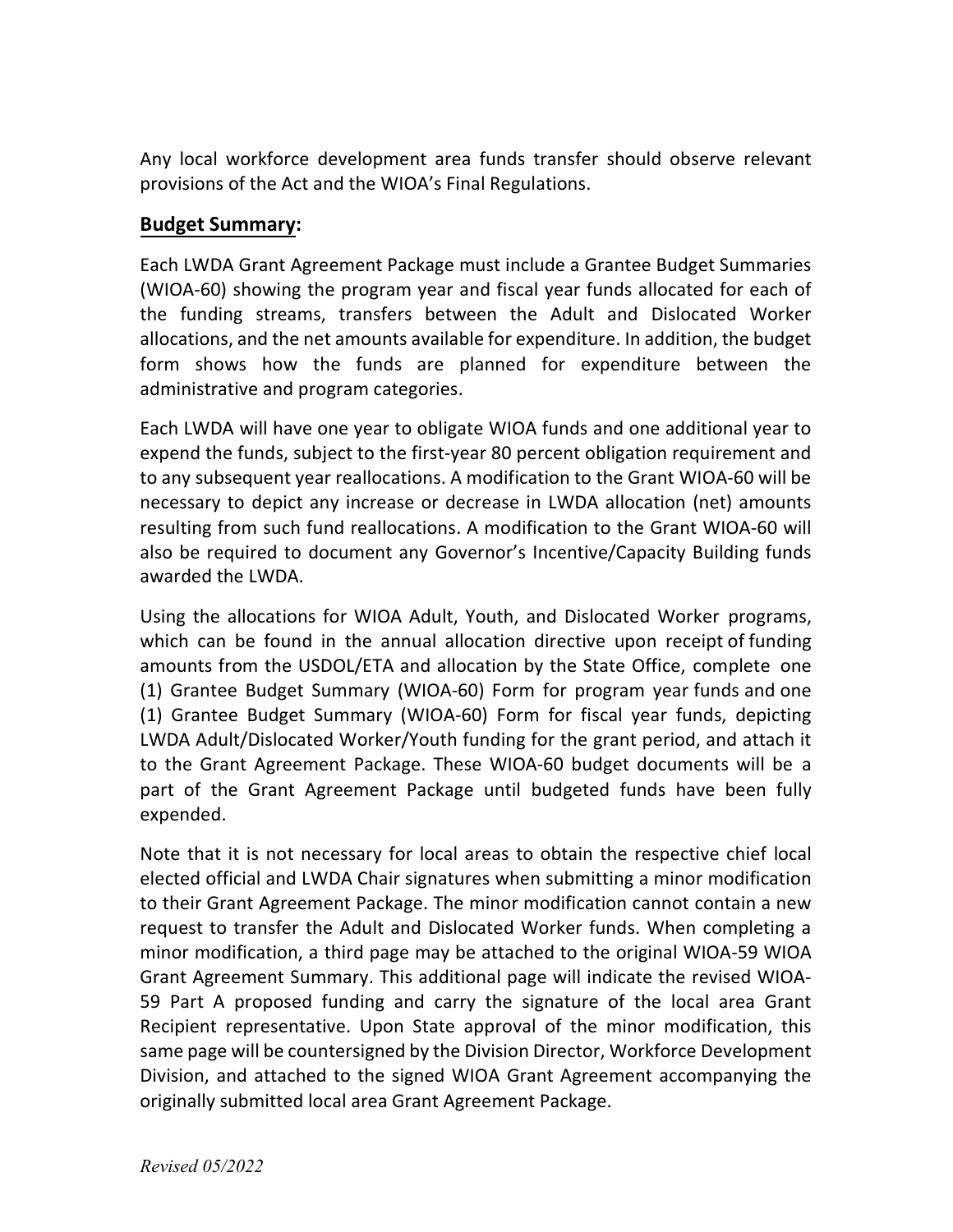The approved local area Grant Agreement Package minor modification will be transmitted back to the local area under a Notice of Action, signed by the Division Director, Workforce Development Division. The Notice of Action will summarize local area WIOA funding obligation authority.

**Note**: The definition of a "minor" modification is 1) A reduction or an increase in overall local area program year/fiscal year funding amount of \$50,000 or less, 2) any changes to previously approved program year/fiscal year performance goal measures of less than five percent, or 3) the addition/deletion of up to two planned program year/fiscal year participant activities.

# Forms and Instructions:

The following forms and instructions are to be used in the preparation of LWDA Grant Agreement Package:

| <b>Adult</b> | <b>Dislocated</b> | Youth |  |
|--------------|-------------------|-------|--|
|              | Worker            |       |  |
| x            | Χ                 | X     |  |
| X            | Χ                 | X     |  |
| x            | х                 | x     |  |

# Form Title/Number

Grant Agreement Sheet (WIOA-59)

Grantee Budget Summary (WIOA-60)

Grantee Transfer Justification (WIOA-60 Transfers) – submit only if transfer

Notice of Governor's Action (WIOA-55)/ Notice of Action (WIOA-55A) (Plan Approval Documents – for WDD Use Only)

The Workforce Development Division will furnish each LWDA an electronic copy of each form suitable for use in their Grant Agreement submissions. Forms may be requested by contacting Lisa Trammel, Workforce Development Division, at lisa.trammel@commerce.alabama.gov.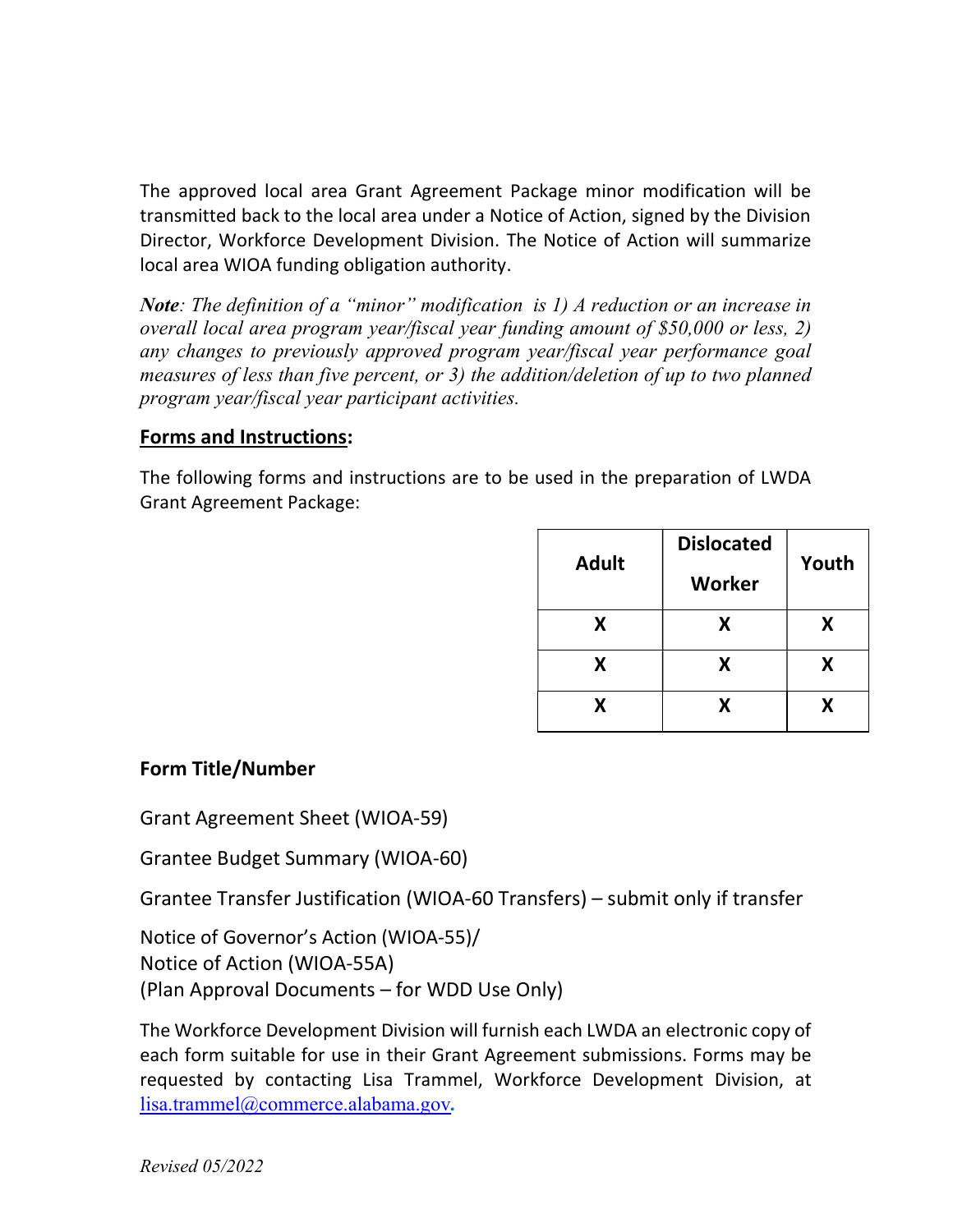### Alabama Department of Commerce Workforce Innovation and Opportunity Act (WIOA) Grant Agreement

| A.  | <b>Modification:</b><br>Plan No.:                                                   | <b>Effective Date:</b>          |  |  |  |  |  |
|-----|-------------------------------------------------------------------------------------|---------------------------------|--|--|--|--|--|
| В.  | <b>Grant Recipient</b>                                                              | <b>C.</b> Administration Entity |  |  |  |  |  |
| l1. | <b>Name</b>                                                                         | Name<br>1.                      |  |  |  |  |  |
| 2.  | Organization                                                                        | 2. Organization                 |  |  |  |  |  |
| 3.  | <b>Address</b>                                                                      | 3. Address                      |  |  |  |  |  |
| 4.  | City                                                                                | 4. City                         |  |  |  |  |  |
| 5.  | <b>Zip</b>                                                                          | 5. Zip                          |  |  |  |  |  |
| 6.  | <b>Contact</b>                                                                      | 6. Contact                      |  |  |  |  |  |
| 7.  | <b>Telephone</b>                                                                    | 7.<br><b>Telephone</b>          |  |  |  |  |  |
| l8. | E-Mail                                                                              | 8. E-Mail                       |  |  |  |  |  |
| D.  | <b>Program/Fiscal Year Proposed Funding:</b>                                        | E.<br><b>Grant Period</b>       |  |  |  |  |  |
|     | <b>WIOA Funds</b>                                                                   | End:<br>Start:                  |  |  |  |  |  |
| II. | Assurances/Certifications beginning on Page 2 are part of this Grant Agreement Form |                                 |  |  |  |  |  |
|     |                                                                                     |                                 |  |  |  |  |  |

III. LOCAL AREA SUBMISSION (Attach any comments on a separate sheet):

| Name/Title                                                        | Signature | <b>Date</b> |
|-------------------------------------------------------------------|-----------|-------------|
|                                                                   |           |             |
| <b>Grant Recipient</b>                                            |           |             |
|                                                                   |           |             |
| <b>Grant Recipient</b>                                            |           |             |
|                                                                   |           |             |
| Local Workforce Development Board Chair                           |           |             |
|                                                                   |           |             |
| <b>Greg Canfield</b><br>Secretary, Alabama Department of Commerce |           |             |
|                                                                   |           |             |
| Kay Ivey<br>Governor                                              |           |             |
|                                                                   |           |             |
|                                                                   |           |             |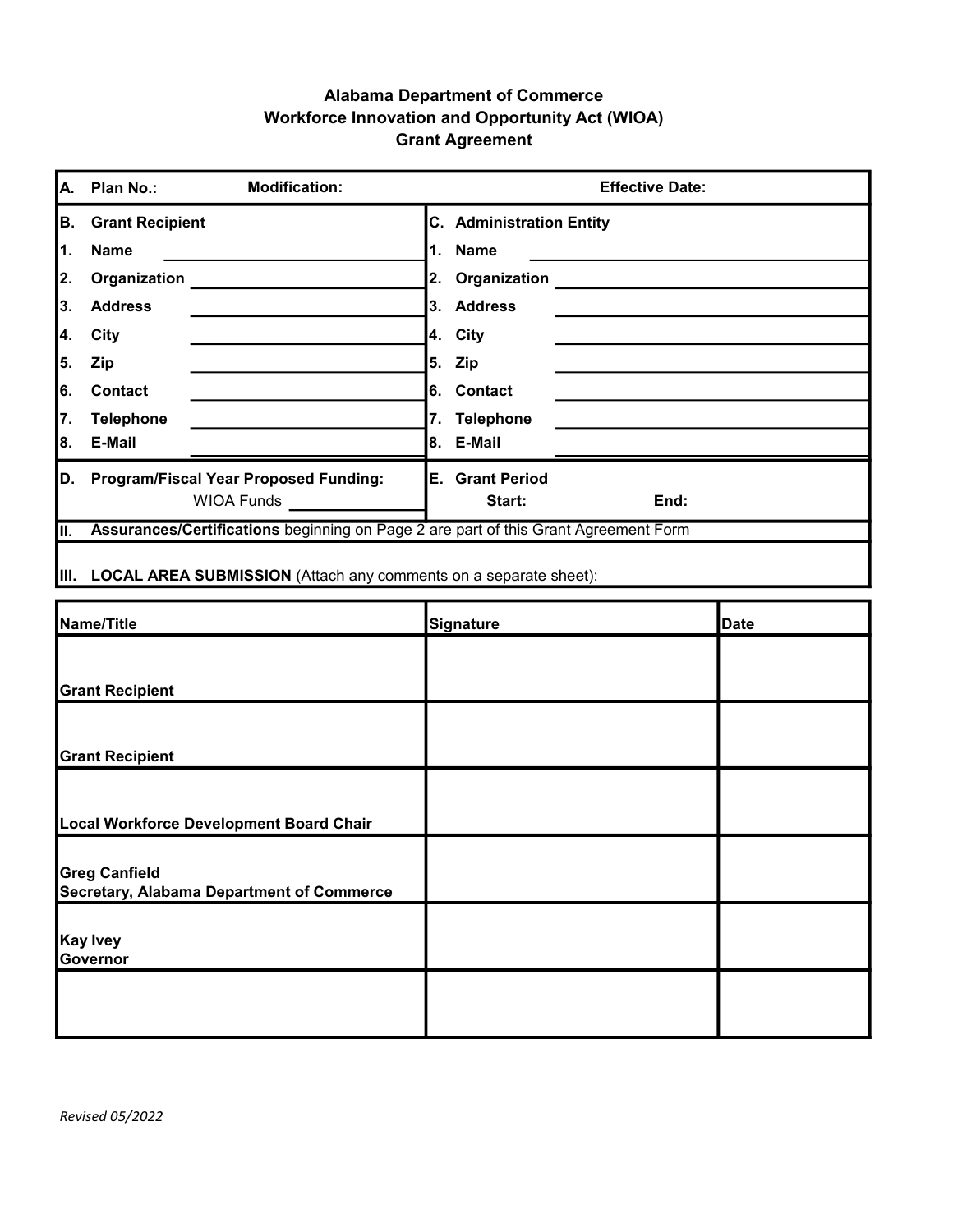# Alabama Department of Commerce Workforce Innovation and Opportunity Act (WIOA) Grant Agreement

#### Assurances and Certifications

#### 1. Applicable Authority:

Funds provided under this agreement must be expended in accordance with all applicable federal statutes, regulations and guidance, including those of the Workforce Innovation and Opportunity Act as presently in effect and as may become effective during the terms of this Agreement.

### 2. Administration Limitation:

Local areas are limited to spending no more than 10 percent of their annual allocation on administrative costs. Flexibility is provided to States and local areas in the statute by allowing administrative funds from the three formula funding streams awarded under subtitle B to be pooled and used together for administrative costs for any of the three programs, at the State and locals' discretion.

### 3. Veterans Priority Provisions:

This program, funded by the U.S. Department of Labor is subject to the provisions of the "Jobs for Veterans Act" (JVA), Public Law 107-288 (38 USC 4215), as implemented by 20 CFR Part 1010. The JVA provides priority of service to veterans and spouses of eligible veterans for the receipt of employment, training, and placement services. Agreement by a program operator to implement priority of service is a condition of receipt of DOL funds. The Planning Guidance (either the Stand-Alone Planning Guidance at 73 FR 72853 (December 1, 2008)) or the Unified Planning Guidance at 73 FR 73730 (December 3, 2008) requires states to describe the policies and strategies in place to ensure, pursuant to the Jobs for Veterans Act and the regulations, that priority of service is provided to veterans (and certain spouses) who otherwise meet the eligibility requirements for all employment and training programs funded in whole or in part by the U.S. Department of Labor. In addition, the states are required to provide assurances that they will comply with the Veterans' Priority of Service Provisions established by the Jobs for Veterans Act (38 USC 4215) and TEGL 10-09 (issued November 10, 2009). TEGL 10-09 is available at http://wr.doleta.gov/directives/corr\_doc.cfm?DOCN=2816.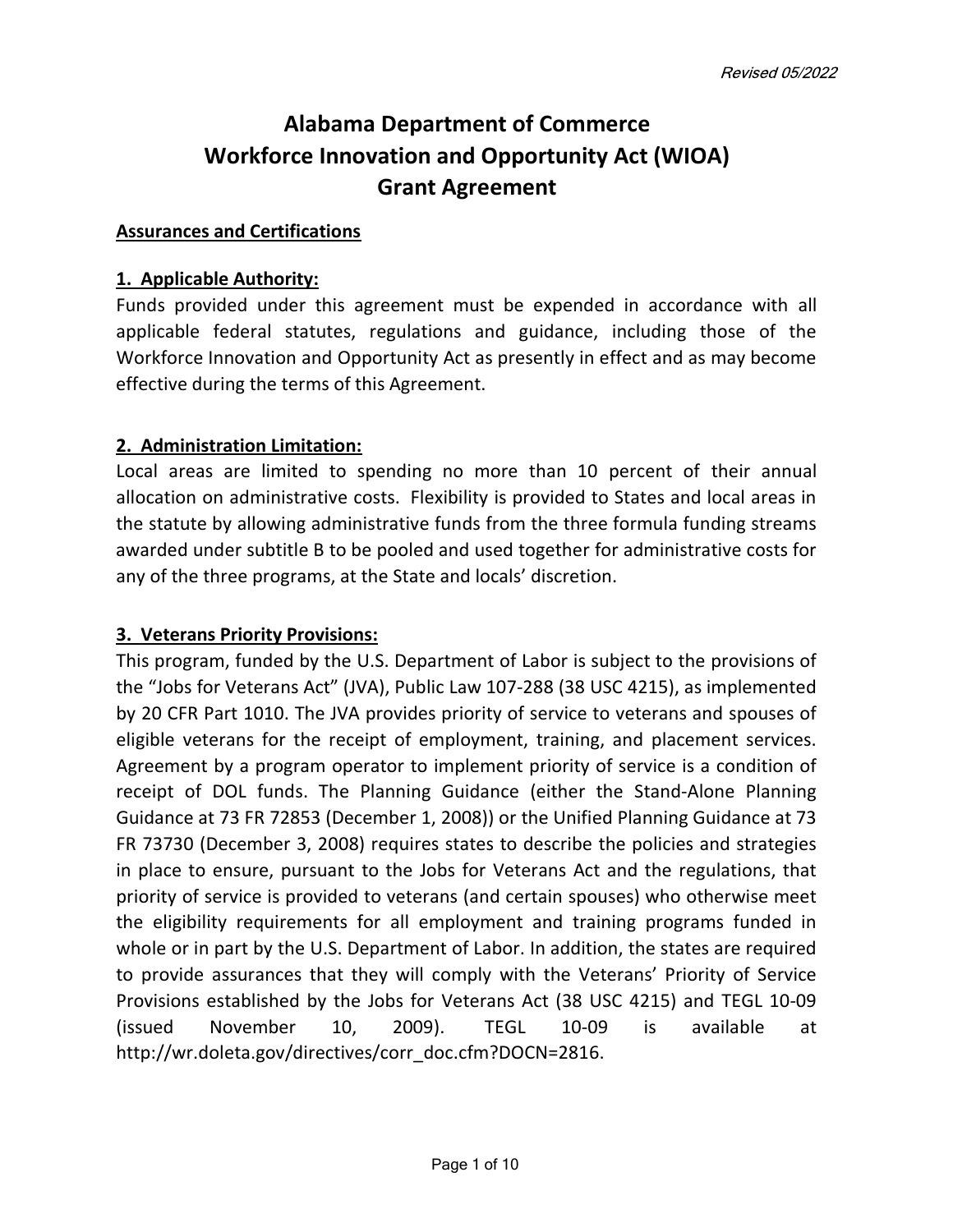### 4. Salary and Bonus Limitations:

In compliance with Pub. L. 111-117 (Division D, sec. 107), none of the funds appropriated in the Act under the heading 'Employment and Training' shall be used by a recipient or subrecipient of such funds to pay the salary and bonuses of an individual, either as direct costs or indirect costs, at a rate in excess of Executive Level II. This limitation shall not apply to vendors providing goods and services as defined in the Uniform Guidance. Where States are recipients of such funds, States may establish a lower limit for salaries and bonuses of those receiving salaries and bonuses from subrecipients of such funds, taking into account factors including the relative costs-of-living in the State, the compensation levels for comparable State or local government employees, and the size of the organizations that administer Federal programs involved including Employment & Training Administration programs. See Training and Employment Guidance Letter number 5-06 for further clarification.

### 5. Intellectual Property Rights

The Federal Government reserves a paid-up, nonexclusive and irrevocable licenses to reproduce, publish or otherwise use, and to authorize others to use for federal purposes: i) the copyright in all products developed under the grant, including a subgrant or contract under the grant or subgrant; and ii) any rights of copyright to which the grantee, subgrantee or a contractor purchases ownership under an award (including but not limited to curricula, training models, technical assistance products, and any related materials). Such uses include, but are not limited to, the right to modify and distribute such products worldwide by any means, electronically or otherwise. Federal funds may not be used to pay any royalty or licensing fee associated with such copyrighted work, or the cost of acquiring by purchase a copyright in a work, although they may be used to pay costs for obtaining a copy which is limited to the developer/seller costs of copying and shipping. If revenues are generated through selling products developed with grant funds, including intellectual property, these revenues are program income. Program income is added to the grant and must be expended for allowable grant activities. If applicable, the following needs to be on all products developed in whole or in part with grant funds: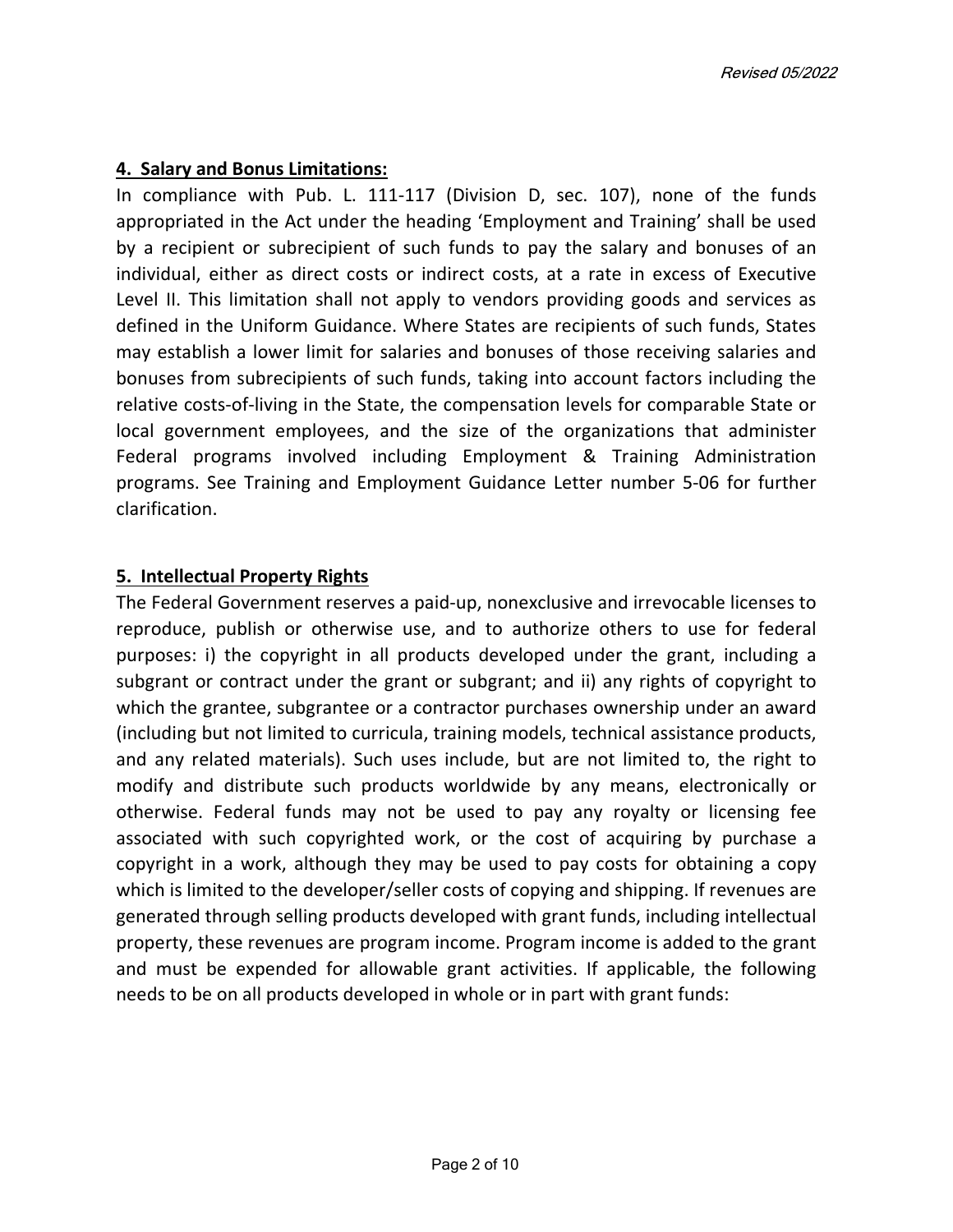This workforce product was funded by a grant awarded by the U.S. Department of Labor's Employment and Training Administration. The product was created by the grantee and does not necessarily reflect the official position of the U.S. Department of Labor. The Department of Labor makes no guarantees, warranties, or assurances of any kind, express or implied, with respect to such information, including any information on linked sites and including, but not limited to, accuracy of the information or its completeness, timeliness, usefulness, adequacy, continued availability, or ownership. This product is copyrighted by the institution that created it. Internal use, by an organization and/or personal use by an individual for noncommercial purposes, is permissible. All other uses require the prior authorization of the copyright owner.

# 6. Transparency Act:

Federal Funding Accountability and Transparency Act of 2006 Pub. L. 109-282 as amended by section 6202 of Pub. L. 110-252 ("FFATA"). Grantees must ensure that they have the necessary processes and systems in place to comply with the reporting requirements of FFATA. See Training and Employment Guidance Letter (TEGL) No. 11- 10 (issued November 15, 2010) http://wdr.doleta.gov/directives/attach/TEGL/TEGL11-10acc.pdf.

# 7. Personally Identifiable Information:

Recipients must recognize and safeguard personally identifiable information (PII) except where disclosure is allowed by prior written approval of the Grant Officer or by court order. Recipients must meet the requirements in Training and Employment Guidance Letter (TEGL 39-11, Guidance on the Handling and Protection of Personally Identifiable Information (PII)), (located at http://wdr.doleta.gov/directives/corr\_doc.cfm?DOCN=7872).

# 8. Violation of the Privacy Act:

These funds cannot be used in contravention of the 5 USC 552a or regulations implementing that section.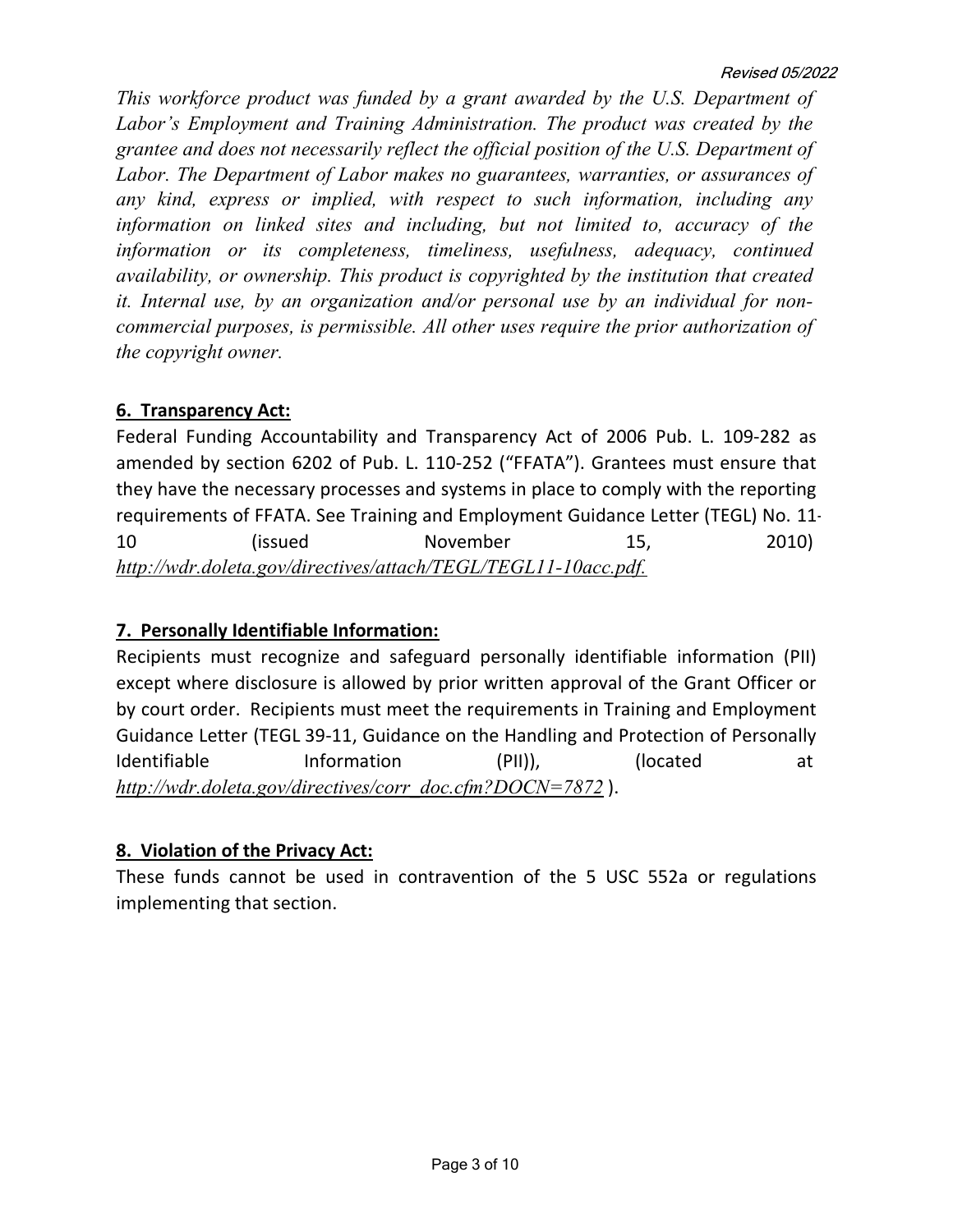### 9. Executive Orders:

### 12928:

Pursuant to Executive Order 12928, the recipient is strongly encouraged to provide subcontracting / subgranting opportunities to Historically Black Colleges and Universities and other Minority Institutions such as Hispanic-Serving Institutions and Tribal Colleges and Universities; and to Small Businesses Owned and Controlled by Socially and Economically Disadvantaged Individuals.

### 13043:

Pursuant to Executive Order 13043 (April 16, 1997), increasing the Use of Seat Belts in the United States, recipients are encouraged to adopt and enforce on-the-job seat belt policies and programs for their employees when operating vehicles, whether organizationally owned or rented or personally owned.

### 13513:

Pursuant to Executive Order 13513, Text Messaging While Driving by Government Contractors, Subcontractors, and Recipients and Subrecipients. Contractors, subcontractors, and recipients and subrecipients are encouraged to adopt and enforce policies that ban text messaging while driving company-owned or –rented vehicles or Government-owned, Government-leased, or Government-rented vehicles, or while driving privately-owned vehicles when on official Government business or when performing any work for or on behalf of the Government, and to conduct initiatives of the type described in section 3(a) of the Executive Order.

### 13166:

Pursuant to Executive Order 13166, Improving Access to Services for Persons with Limited English Proficiency, dated August 11, 2000, and resulting agency guidance, national origin discrimination includes discrimination on the basis of limited English proficiency (LEP). To ensure compliance with Title VI, recipients must take reasonable steps to ensure the LEP persons have meaningful access to programs in accordance with DOL's Policy Guidance on the Prohibition of National Origin Discrimination as it Affects Persons with Limited English Proficiency [05/29/2003] Volume 68, Number 103, Pages 32289-32305. Meaningful access may entail providing language assistance services, including oral and written translation, where necessary. Recipients are encouraged to consider the need for language services for LEP persons served or encountered both in developing budgets and in conducting programs and activities. For assistance and information regarding your LEP obligations, to http://www.lep.gov .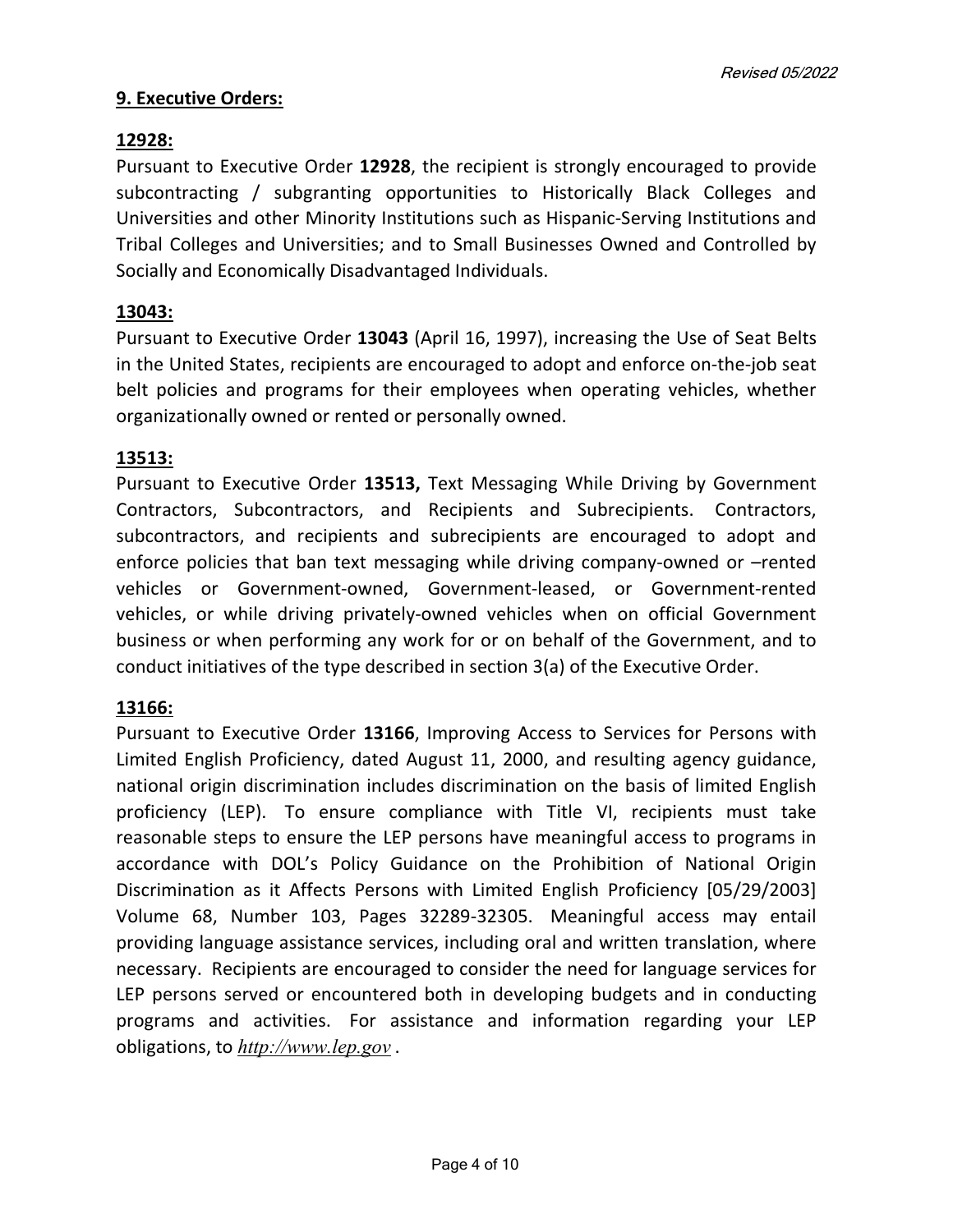# 13333:

Pursuant to Executive Order 13333, This agreement may be terminated without penalty, if the grantee or any subgrantee, or the contractor or any subcontractor engages in "(i) severe forms of trafficking in persons; (ii) the procurement of a commercial sex act during the period of time that the grant, contract, or cooperative agreement is in effect; (iii) the use of forced labor in the performance of the grant, contract, or cooperative agreement; (22 U.S.C. § 7104(g)) or (iv) acts that directly support or advance trafficking in persons."

### 10. WIOA Title l Grant Applicant's Written Nondiscrimination Assurance (29 CFR §38.25):

As a condition to the award of financial assistance from the Department of Labor under Title I of WIOA, the grant applicant assures that it has the ability to comply with the nondiscrimination and equal opportunity provisions of the following laws and will remain in compliance for the duration of the award of federal financial assistance: (A) Section 188 of the Workforce Innovation and Opportunity Act (WIOA), which prohibits discrimination against all individuals in the United States on the basis of race, color, religion, sex (including pregnancy, childbirth, and related medical conditions, transgender status, and gender identity), national origin (including limited English proficiency), age, disability, or political affiliation or belief, or against beneficiaries on the basis of either citizenship status or participation in any WIOA Title Ifinancially assisted program or activity; (B) Title VI of the Civil Rights Act of 1964, as amended, which prohibits discrimination on the bases of race, color and national origin; (C) Section 504 of the Rehabilitation Act of 1973, as amended, which prohibits discrimination against qualified individuals with disabilities; (D) The Age Discrimination Act of 1975, as amended, which prohibits discrimination on the basis of age; and (E) Title IX of the Education Amendments of 1972, as amended, which prohibits discrimination on the basis of sex in educational programs. (ii) The grant applicant also assures that, as a recipient of WIOA Title I financial assistance, it will comply with 29 CFR part 38 and all other regulations implementing the laws listed above. This assurance applies to the grant applicant's operation of the WIOA Title I-financially assisted program or activity, and to all agreements the grant applicant makes to carry out the WIOA Title I-financially assisted program or activity. The grant applicant understands that the United States has the right to seek judicial enforcement of this assurance. (2) The assurance is considered incorporated by operation of law in the grant, cooperative agreement, contract or other arrangement whereby Federal financial assistance under Title I of WIOA is made available, whether it is explicitly incorporated in such document and whether there is a written agreement between the Department and the recipient, between the Department and the Governor, between the Governor and the recipient, or between recipients. The assurance also may be incorporated in such grants, cooperative agreements, contracts, or other arrangements by reference.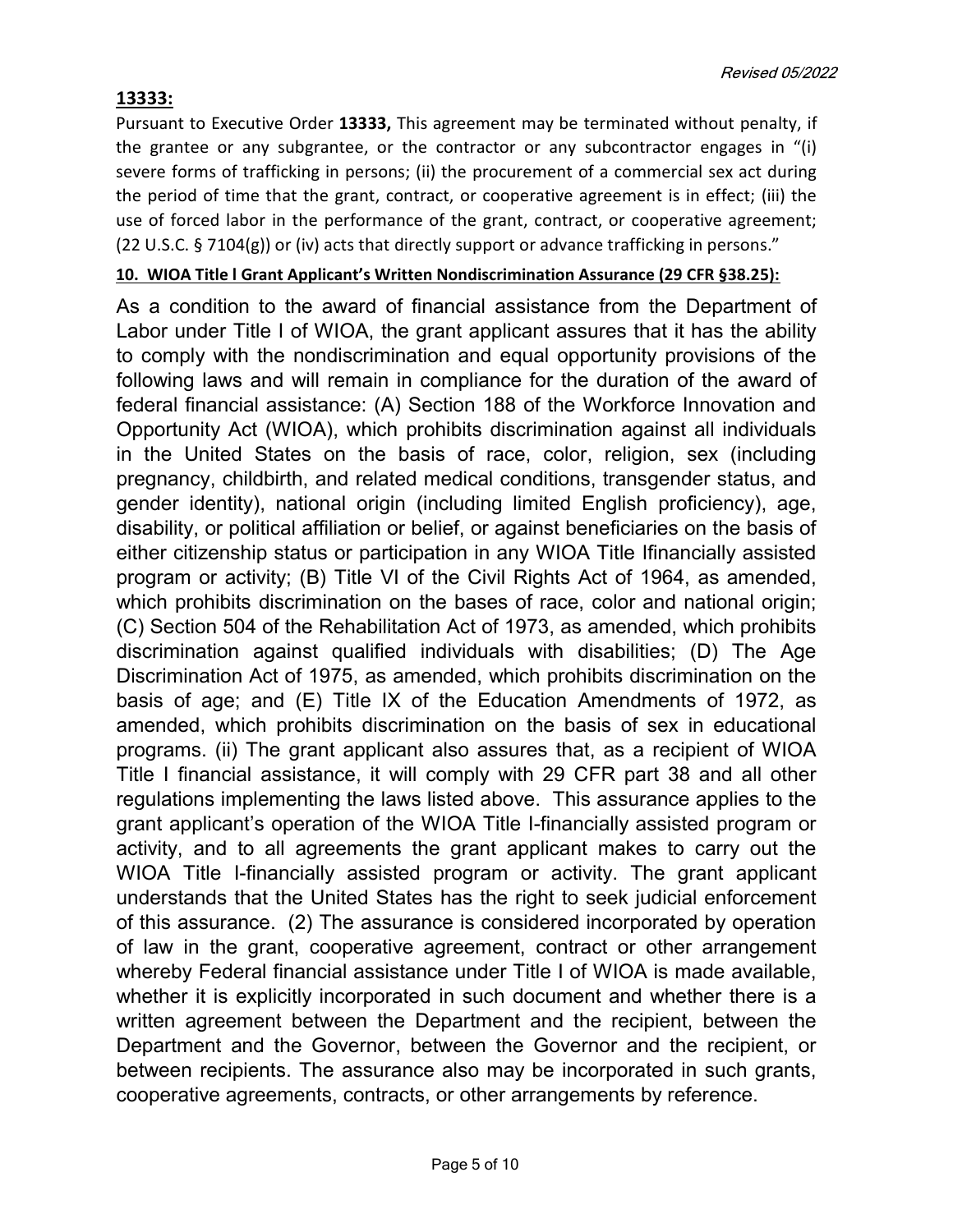# 11. Buy American Notice Requirement:

It is the sense of Congress that, to the greatest extent practicable, all equipment and products purchased with funds made available under the Workforce Innovation and Opportunity Act should be American made. See WIOA Section 502 – Buy American Requirements. (Sections 8301 of Title 41, United States Code)

# 12. Special Requirement for Conferences and Conference Space:

Conferences sponsored in whole or in part by the recipient of Federal awards are allowable if the conference is necessary and reasonable for the successful performance of the Federal Award. Recipients are urged to use discretion and judgement to ensure that all conference costs charged to the grant are appropriate and allowable. For more information on the requirements and allowability of costs associated with conferences, refer to 2 CFR 200.432.

# 13. Health Benefit Coverage:

The recipient must ensure that the use of these funds for health benefits coverage complies with 506 and 507 of Division G of Public Law 113-235, the Consolidated and Further Continuing Appropriations Act, 2015.

# 14. Flood Insurance:

The Flood Disaster Protection Act of 1973, as amended, 42 U.S.C. 4001 et seq., provides that no Federal financial assistance to acquire, modernize, or construct property may be provided in identified flood-prone communities in the United States, unless the community participates in the National Flood Insurance Program and flood insurance is purchased within 1 year of the identification. The flood insurance purchase requirement applies to both public and private applicants for DOL support. Lists of flood-prone areas that are eligible for flood insurance are published in the Federal Register by FEMA.

# 15. Architectural Barriers:

The Architectural Barriers Act of 1968, 42 U.S.C. 4151 et seq., as amended, the Federal Property Management Regulations (see 41 CFR 1191, Appendixes C and D) set forth requirements to make facilities accessible to, and usable by, the physically handicapped and include minimum design standards. All new facilities designed or constructed with grant support must comply with these requirements.

# 16. Drug-Free Workplace:

The Drug-Free Workplace Act of 1988, 41 U.S.C. 702 et seq., and 2 CFR 182 require that all organizations receiving grants from any Federal agency maintain a drug-free workplace. The recipient must notify the awarding office if an employee of the recipient is convicted of violating a criminal drug statute. Failure to comply with these requirements may be cause for suspension or debarment.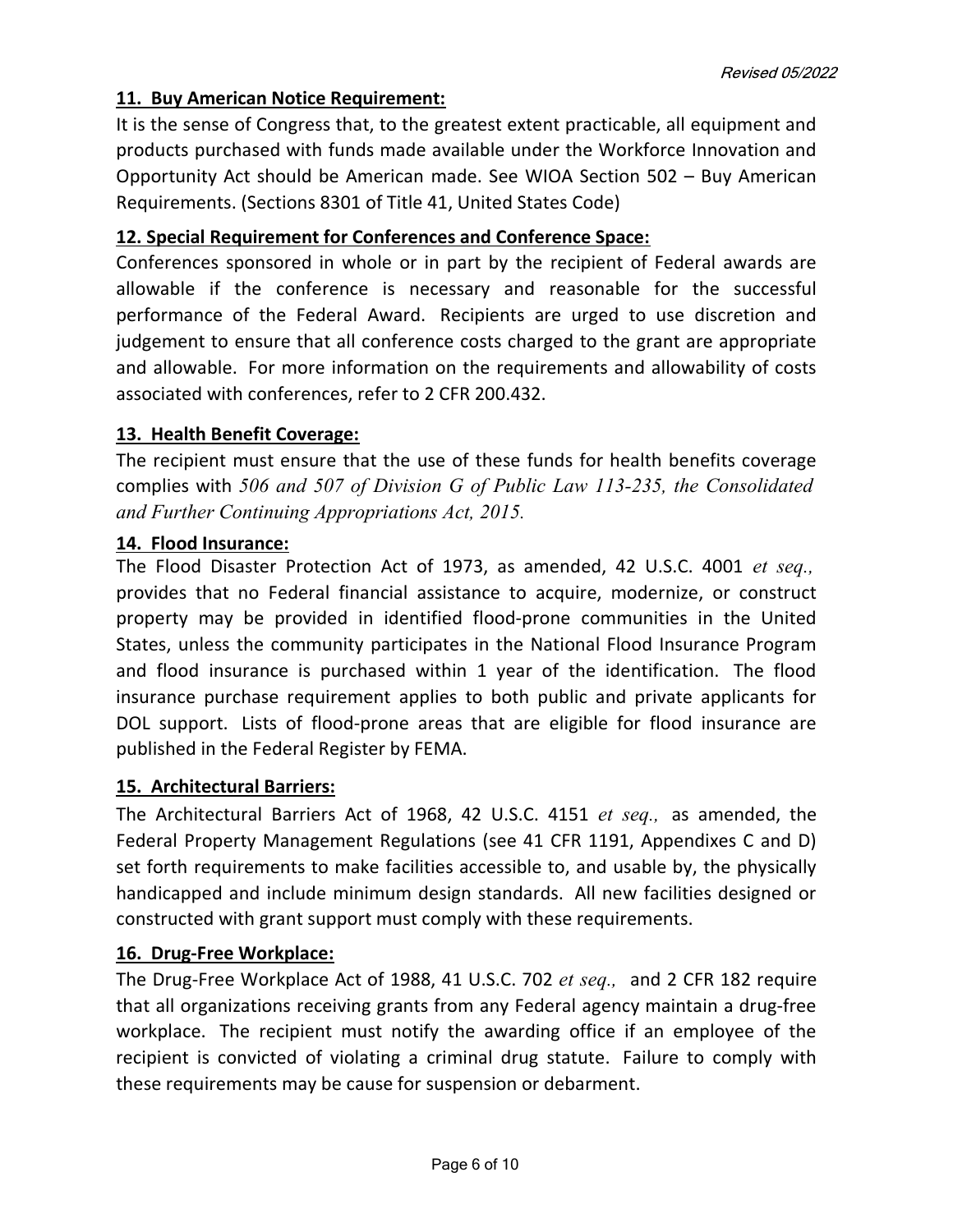### 17. Hotel-Motel Fire Safety:

Pursuant to 15 U.S.C. 2225a, the recipient must ensure that all space for conferences, meetings, conventions or training seminars funded in whole or in part with federal funds complies with the protection and control guidelines of the Hotel and Motel Fire Safety Act (P.L. 101-391, as amended). Recipients may search the Hotel Motel National Master List at http://www.usfa.dhs.gov/applications/hotel to see if a property is in compliance, or to find other information about the Act.

### 18. Prohibition on Contracting with Corporations with Felony Criminal Convictions:

The recipient is prohibited from entering into a contract, memorandum of understanding, or cooperative agreement with, make a grant to, or provide a loan or guarantee to, any corporation that was convicted of a felony criminal violation under any Federal law within the preceding 24 months, where the awarding agency is aware of the conviction, unless a Federal agency has considered suspension or debarment of the corporation and has made a determination that this further action is not necessary to protect the interests of the Government.

# 19. Prohibition on Contracting with Inverted Domestic Corporations:

No funds made available under a Federal Act may be used for any contract with any foreign incorporated entity which is treated as an inverted domestic corporation under section 835(b) of the Homeland Security Act of 2002 (6 U.S.C. 395(b)) or any subsidiary of such an entity. Waivers to this regulation may be granted by the Secretary of Labor if the Secretary determines that the waiver is required in the interest of national security.

# 20. Prohibition on Contracting with Corporations with Unpaid Tax Liabilities:

The recipient may not enter a contract, memorandum of understanding, or cooperative agreement with, make a grant to, or provide a loan or loan guarantee to, any corporation that has any unpaid Federal tax liability that has been assessed, for which all judicial and administrative remedies have been exhausted or have lapsed, and that is not being paid in a timely manner pursuant to an agreement with the authority responsible for collecting the tax liability, where the awarding is aware of the unpaid tax liability, unless a Federal agency has considered suspension or debarment of the corporation and has made a determination that this further action is not necessary to protect the interests of the Government.

# 21. Prohibition of Providing Federal Funds to ACORN:

These funds may not be provided to the Association of Community Organizations for Reform now (ACORN), or any of its affiliates, subsidiaries, allied organizations or successors.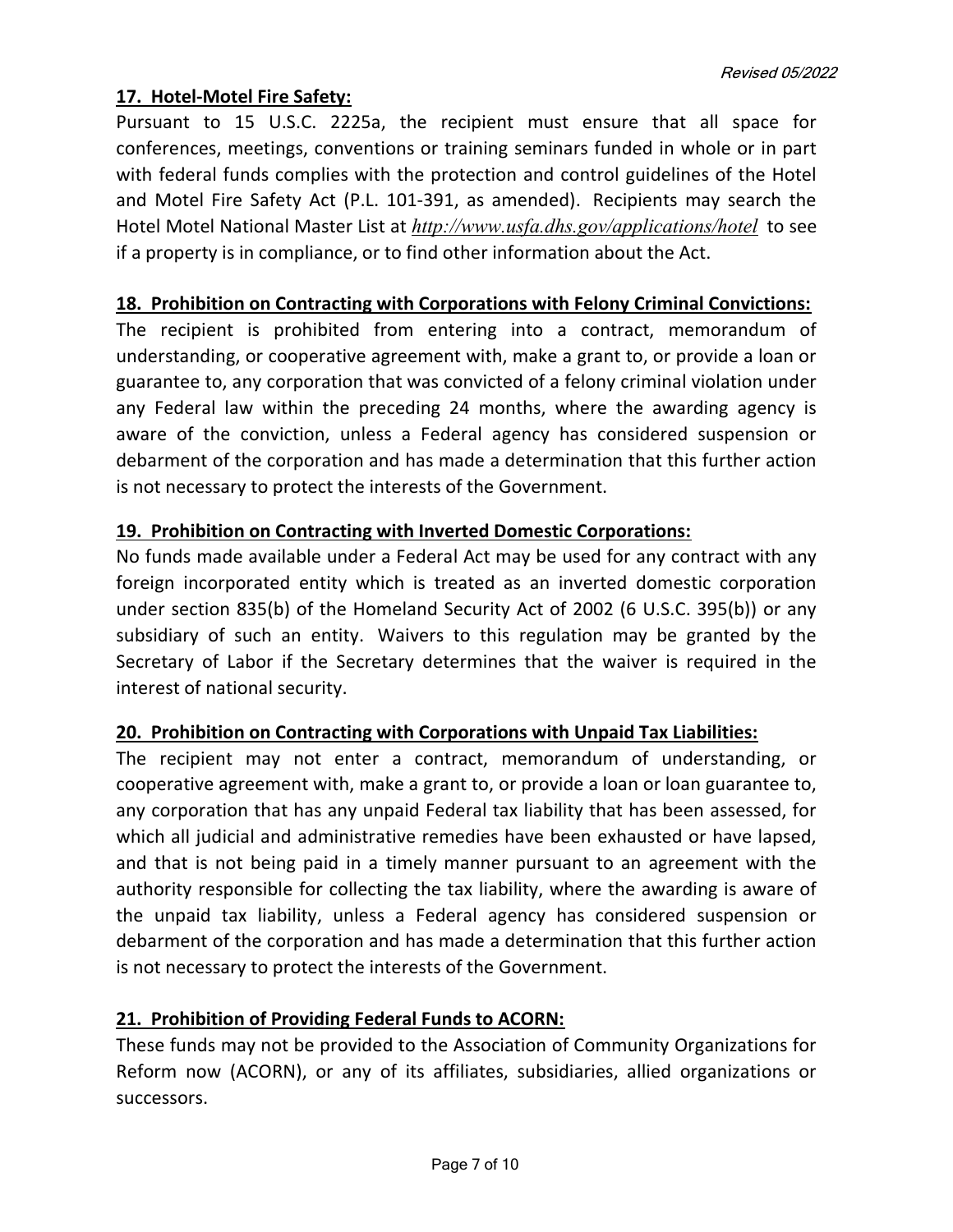### 22. Profit

Pursuant to 2 CFR 200.400(g), non-Federal entities may not earn or keep any profit resulting from Federal financial assistance, except as authorized by WIOA Section 121(d) for One-Stop operators (American Job Centers) or service providers which are for-profit entities.

### 22. Contracts:

LWDBs must ensure that these requirements as well as any state and local requirements are included in all contracts with WIOA Grant funds.

(A) Contracts for more than the simplified acquisition threshold currently set at \$150,000, which is the inflation adjusted amount determined by the Civilian Agency Acquisition Council and the Defense Acquisition Regulations Council (Councils) as authorized by 41 U.S.C. 1908, must address administrative, contractual, or legal remedies in instances where contractors violate or breach contract terms, and provide for such sanctions and penalties as appropriate.

(B) All contracts in excess of \$10,000 must address termination for cause and for convenience by the non-Federal entity including the manner by which it will be effected and the basis for settlement.

(C) Equal Employment Opportunity. Except as otherwise provided under 41 CFR Part 60, all contracts that meet the definition of ''federally assisted construction contract'' in 41 CFR Part 60–1.3 must include the equal opportunity clause provided under 41 CFR 60–1.4(b), in accordance with Executive Order 11246, ''Equal Employment Opportunity'' (30 FR 12319, 12935, 3 CFR Part, 1964–1965 Comp., p. 39), as amended by Executive Order 11375, ''Amending Executive Order 11246 Relating to Equal Employment Opportunity,'' and implementing regulations at 41 CFR part 60, ''Office of Federal Contract Compliance Programs, Equal Employment Opportunity, Department of Labor.''

(D) Davis-Bacon Act, as amended (40 U.S.C. 3141–3148). When required by Federal program legislation, all prime construction contracts in excess of \$2,000 awarded by non-Federal entities must include a provision for compliance with the Davis-Bacon Act (40 U.S.C. 3141–3144, and 3146–3148) as supplemented by Department of Labor regulations (29 CFR Part 5, ''Labor Standards Provisions Applicable to Contracts Covering Federally Financed and Assisted Construction''). In accordance with the statute, contractors must be required to pay wages to laborers and mechanics at a rate not less than the prevailing wages specified in a wage determination made by the Secretary of Labor. In addition, contractors must be required to pay wages not less than once a week. The non-Federal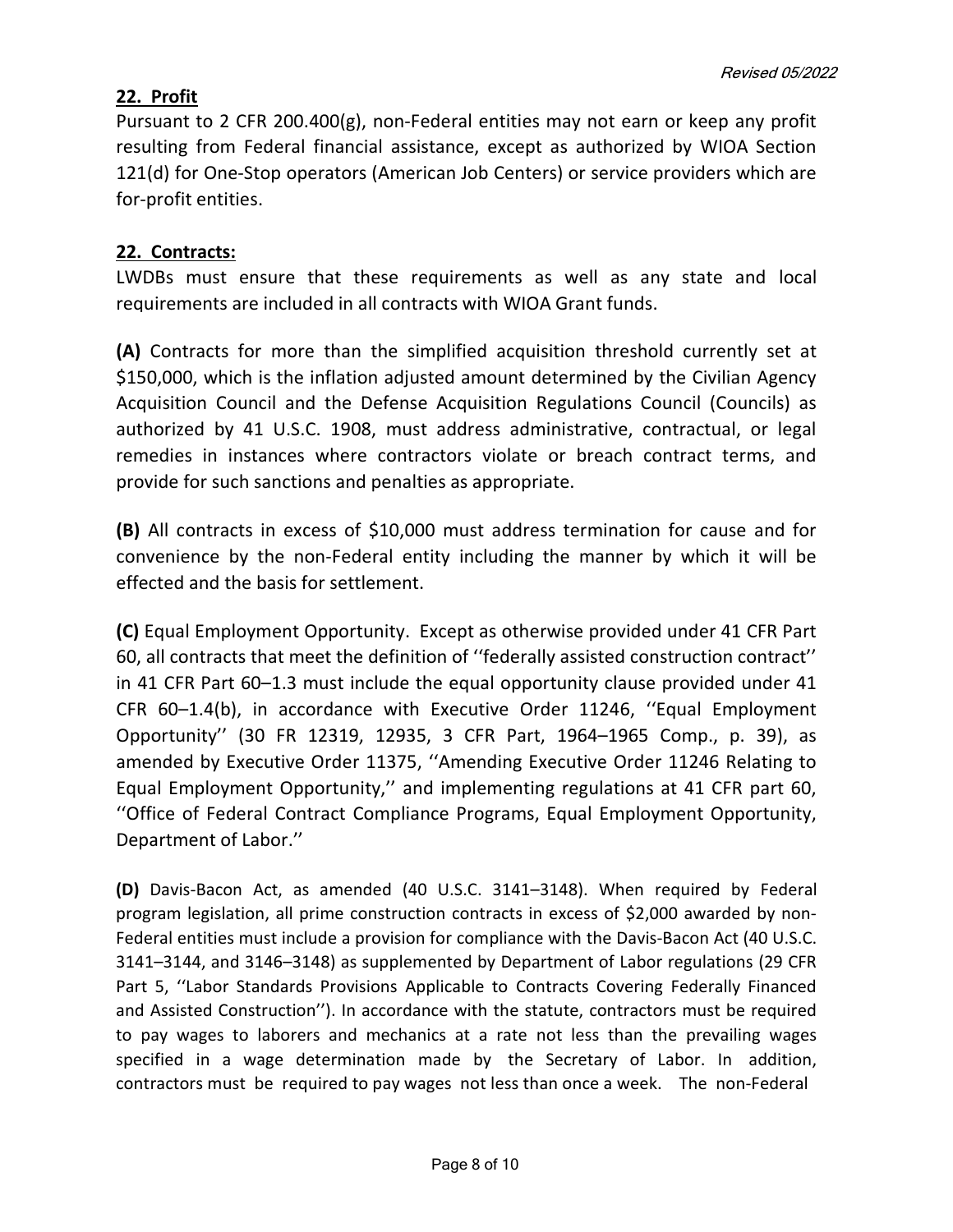Revised 05/2022

entity must place a copy of the current prevailing wage determination issued by the Department of Labor in each solicitation. The decision to award a contract or subcontract must be conditioned upon the acceptance of the wage determination. The non-Federal entity must report all suspected or reported violations to the Federal awarding agency. The contracts must also include a provision for compliance with the Copeland ''Anti-Kickback'' Act (40 U.S.C. 3145), as supplemented by Department of Labor regulations (29 CFR Part 3, ''Contractors and Subcontractors on Public Building or Public Work Financed in Whole or in Part by Loans or Grants from the United States''). The Act provides that each contractor or subrecipient must be prohibited from inducing, by any means, any person employed in the construction, completion, or repair of public work, to give up any part of the compensation to which he or she is otherwise entitled. The non-Federal entity must report all suspected or reported violations to the Federal awarding agency.

(E) Contract Work Hours and Safety Standards Act (40 U.S.C. 3701–3708). Where applicable, all contracts awarded by the non-Federal entity in excess of \$100,000 that involve the employment of mechanics or laborers must include a provision for compliance with 40 U.S.C. 3702 and 3704, as supplemented by Department of Labor regulations (29 CFR Part 5). Under 40 U.S.C. 3702 of the Act, each contractor must be required to compute the wages of every mechanic and laborer on the basis of a standard work week of 40 hours. Work in excess of the standard work week is permissible provided that the worker is compensated at a rate of not less than one and a half times the basic rate of pay for all hours worked in excess of 40 hours in the work week. The requirements of 40 U.S.C. 3704 are applicable to construction work and provide that no laborer or mechanic must be required to work in surroundings or under working conditions which are unsanitary, hazardous or dangerous. These requirements do not apply to the purchases of supplies or materials or articles ordinarily available on the open market, or contracts for transportation or transmission of intelligence.

(F) Rights to Inventions Made Under a Contract or Agreement. If the Federal award meets the definition of ''funding agreement'' under 37 CFR § 401.2 (a) and the recipient or subrecipient wishes to enter into a contract with a small business firm or nonprofit organization regarding the substitution of parties, assignment or performance of experimental, developmental, or research work under that ''funding agreement,'' the recipient or subrecipient must comply with the requirements of 37 CFR Part 401, ''Rights to Inventions Made by Nonprofit Organizations and Small Business Firms Under Government Grants, Contracts and Cooperative Agreements,'' and any implementing regulations issued by the awarding agency.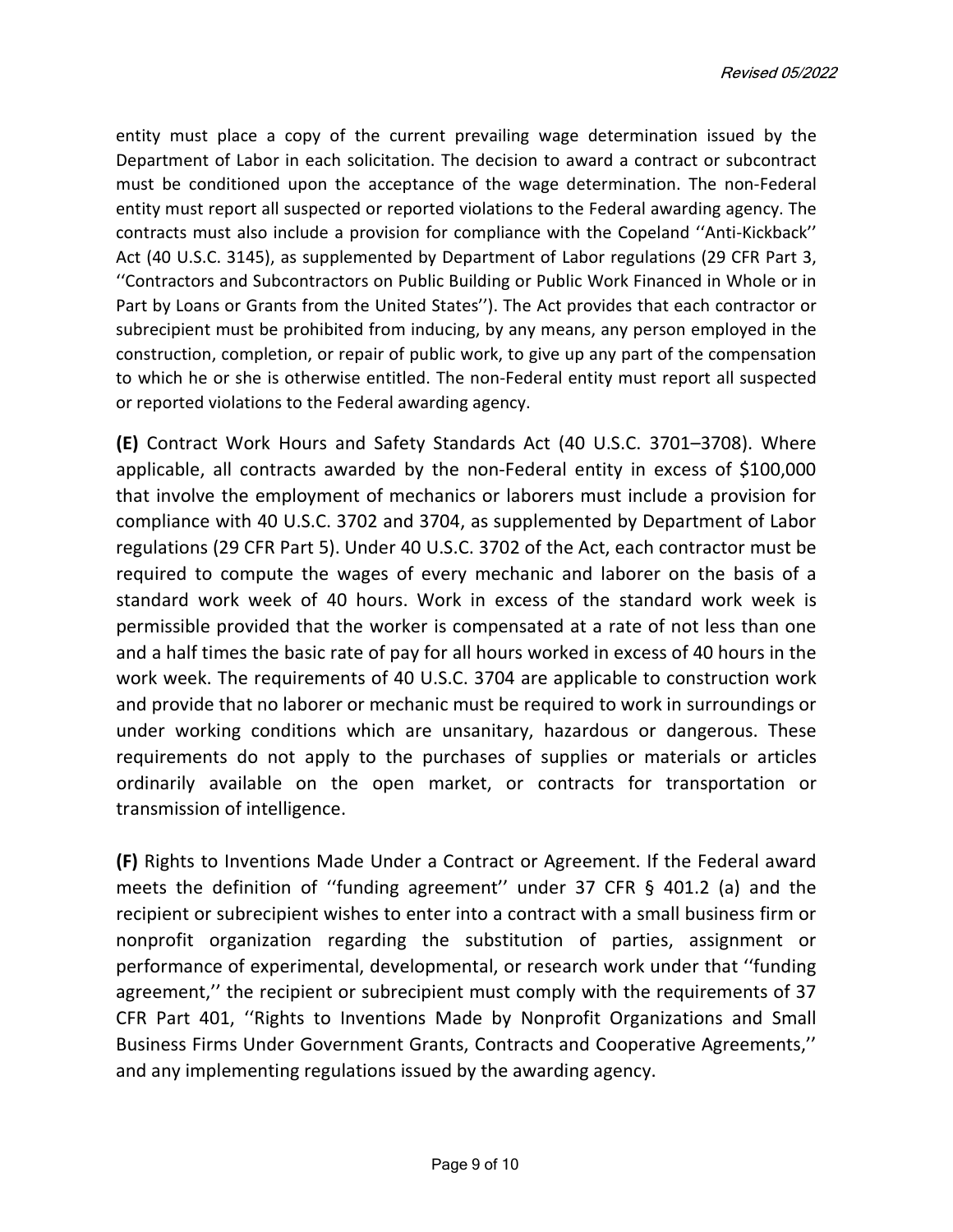#### Revised 05/2022

(G) Clean Air Act (42 U.S.C. 7401–7671q.) and the Federal Water Pollution Control Act (33 U.S.C. 1251–1387), as amended—Contracts and subgrants of amounts in excess of \$150,000 must contain a provision that requires the non-Federal award to agree to comply with all applicable standards, orders or regulations issued pursuant to the Clean Air Act (42 U.S.C. 7401–7671q) and the Federal Water Pollution Control Act as amended (33 U.S.C. 1251–1387). Violations must be reported to the Federal awarding agency and the Regional Office of the Environmental Protection Agency (EPA).

(H) Mandatory standards and policies relating to energy efficiency which are contained in the state energy conservation plan issued in compliance with the Energy Policy and Conservation Act (42 U.S.C. 6201).

(I) Debarment and Suspension (Executive Orders 12549 and 12689)—A contract award (see 2 CFR 180.220) must not be made to parties listed on the governmentwide Excluded Parties List System in the System for Award Management (SAM), in accordance with the OMB guidelines at 2 CFR 180 that implement Executive Orders 12549 (3 CFR Part 1986 Comp., p. 189) and 12689 (3 CFR Part 1989 Comp., p. 235), ''Debarment and Suspension.'' The Excluded Parties List System in SAM contains the names of parties debarred, suspended, or otherwise excluded by agencies, as well as parties declared ineligible under statutory or regulatory authority other than Executive Order 12549.

(J) Byrd Anti-Lobbying Amendment (31 U.S.C. 1352)—Contractors that apply or bid for an award of \$100,000 or more must file the required certification. Each tier certifies to the tier above that it will not and has not used Federal appropriated funds to pay any person or organization for influencing or attempting to influence an officer or employee of any agency, a member of Congress, officer or employee of Congress, or an employee of a member of Congress in connection with obtaining any Federal contract, grant or any other award covered by 31 U.S.C. 1352. Each tier must also disclose any lobbying with non-Federal funds that takes place in connection with obtaining any Federal award. Such disclosures are forwarded from tier to tier up to the non-Federal award.

(K) § 200.322 Procurement of recovered materials. A non-Federal entity that is a state agency or agency of a political subdivision of a state and its contractors must comply with section 6002 of the Solid Waste Disposal Act, as amended by the Resource Conservation and Recovery Act. The requirements of Section 6002 include procuring only items designated in guidelines of the Environmental Protection Agency (EPA) at 40 CFR part 247 that contain the highest percentage of recovered materials practicable, consistent with maintaining a satisfactory level of competition, where the purchase price of the item exceeds \$10,000 or the value of the quantity acquired during the preceding fiscal year exceeded \$10,000; procuring solid waste management services in a manner that maximizes energy and resource recovery; and establishing an affirmative procurement program for procurement of recovered materials identified in the EPA guidelines.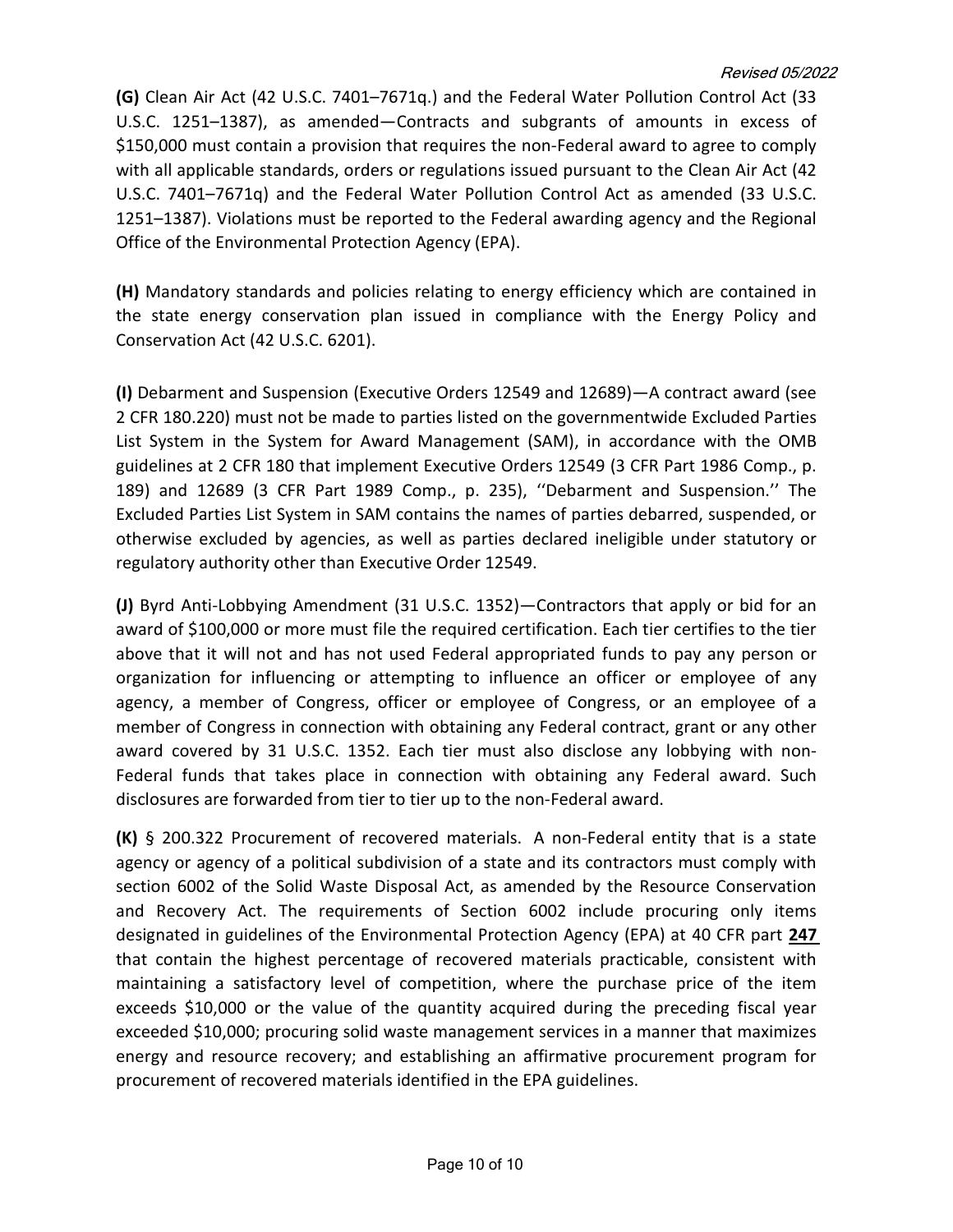### Alabama Department of Commerce Grant Agreement Minor Modification Workforce Innovation and Opportunity Act (WIOA)

Minor Modification\*, Revised Funding, Goal Revision:

F. Program/Fiscal Year Proposed Funding: WIOA Funds \$

Grant Recipient **Date** 

Division Director **Division** Date Workforce Development Division

\* Note: A minor modification would typically encompass any actions or series of local area actions with a collective impact upon local area obligation authority of \$50,000, or less. Approval authority for minor modifications to local area's approved Workforce Innovation and Opportunity Act Grant Agreement Packages are delegated to the Division Director, Workforce Development Division.

Any action regarding approval to transfer funds between the Adult and Dislocated Worker fund sources requires the full approval process to include the Governor's approval (20 CFR 683.130(c).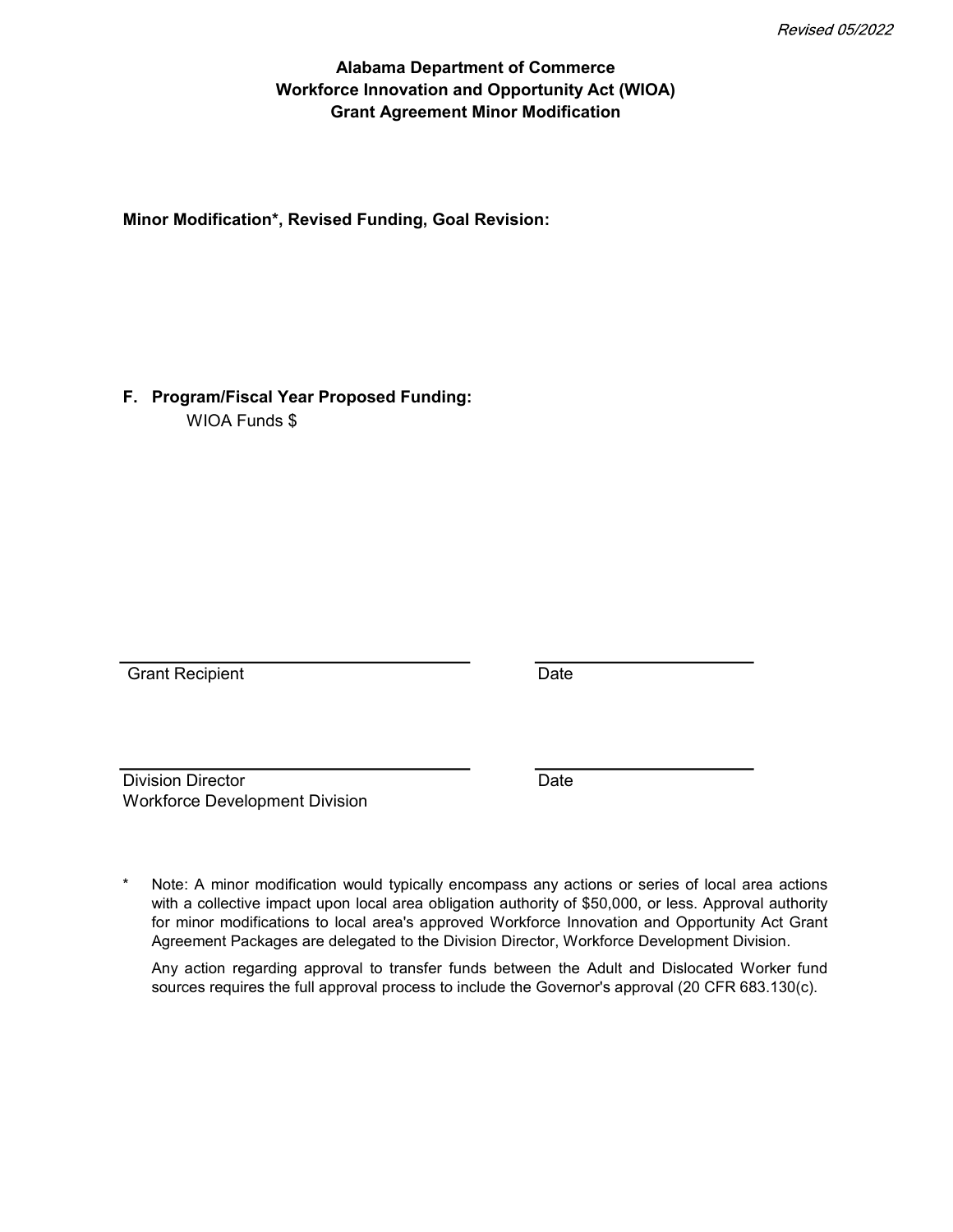# Alabama Department of Commerce Workforce Innovation and Opportunity Act (WIOA)

#### Grant Agreement Instructions

#### I. GRANT RECIPIENT/DESIGNEE

#### A. Plan No.:

2nd digit - local area number, refer to local area map\* 1st digit - year of WIOA funds, e.g., 0 for 2020, 1 for 2021, etc. Enter the two digit local area plan number, per the following:

#### Modification:

Indicate modification sequence: "0" for initial plan, "A" for first modification, "B" for second modification, etc.

#### Revision:

For example, 07-0 would be the Southwest Alabama Partnership for Training and Employment Local Workforce Development Area initial PY2020 Plan, 07-A would be the first modification to the Southwest Alabama Partnership for Training and Employment Local Workforce Development Area PY2020 Plan, 07-B would be the second modification of the Southwest Alabama Partnership for Training and Employment Local Workforce Development Area PY2020 Plan. 07-A is a regular modification and 07-B is a minor modification.

#### Effective Date:

This is the date the Plan, modification, or revision takes effect according to the effective date indicated within the corresponding Directive. If an effective date is not provided in the Directive the Directive's release date should be used.

#### B. Grant Recipient:

Enter the name, organization, address, contact person, telephone, and E-mail address of the grant recipient.

#### C. Administrative Entity:

If different from the Grant Recipient, enter the name, organization, address, contact person, telephone number, and E-mail address of the administrative entity; otherwise, leave blank.

#### D. Program/Fiscal Year Proposed Funding:

Indicate the PY/FY time periods and fund origins, e.g., PY20/FY21 WIOA Funds. Enter the total amount of actual or estimated LWDA funding for the time period covered by this action. This entry should be identical to the total amount of LWDA funds of the accompanying WIOA-60 forms.

#### E. Grant Period:

Enter the start date and end date of the grant period.

#### II. ASSURANCES AND CERTIFICATIONS

Review the assurances and certifications beginning on page 2 of the WIOA-59; these are binding requirements on the LWDA.

#### III. LOCAL AREA SUBMISSION

Enter the typed name and title of each authorized signatory, as appropriate. Enter the signature of each authorized signatory beside the typed name and title.

- \* Note: This digit has been modified to coincide with standard Local Area numbering references.
- \*\* Note: It is not necessary for local areas to obtain the respective chief local elected official and LWDA Chair signatures when submitting a minor modification to their Grant Agreement Package. Rather, a third form, WIOA-59 A, may be attached to the original WIOA-59, WIOA Grant Agreement Summary. The WIOA-59 A Form will indicate the revised WIOA-59 Part E proposed funding and carry the signature of the local area Grant Recipient representative. Upon State approval of the minor modification, the WIOA-59 A Form will be countersigned by the Division Director, Workforce Development Division and attached to the signed WIOA Grant Agreement accompanying the originally submitted local area Grant Agreement Package.

The approved local area Grant Agreement Package minor modification will be transmitted back to the local area under a Notice of Action, signed by the Division Director, Workforce Development Division. The Notice of Action will summarize local area WIOA funding obligation authority.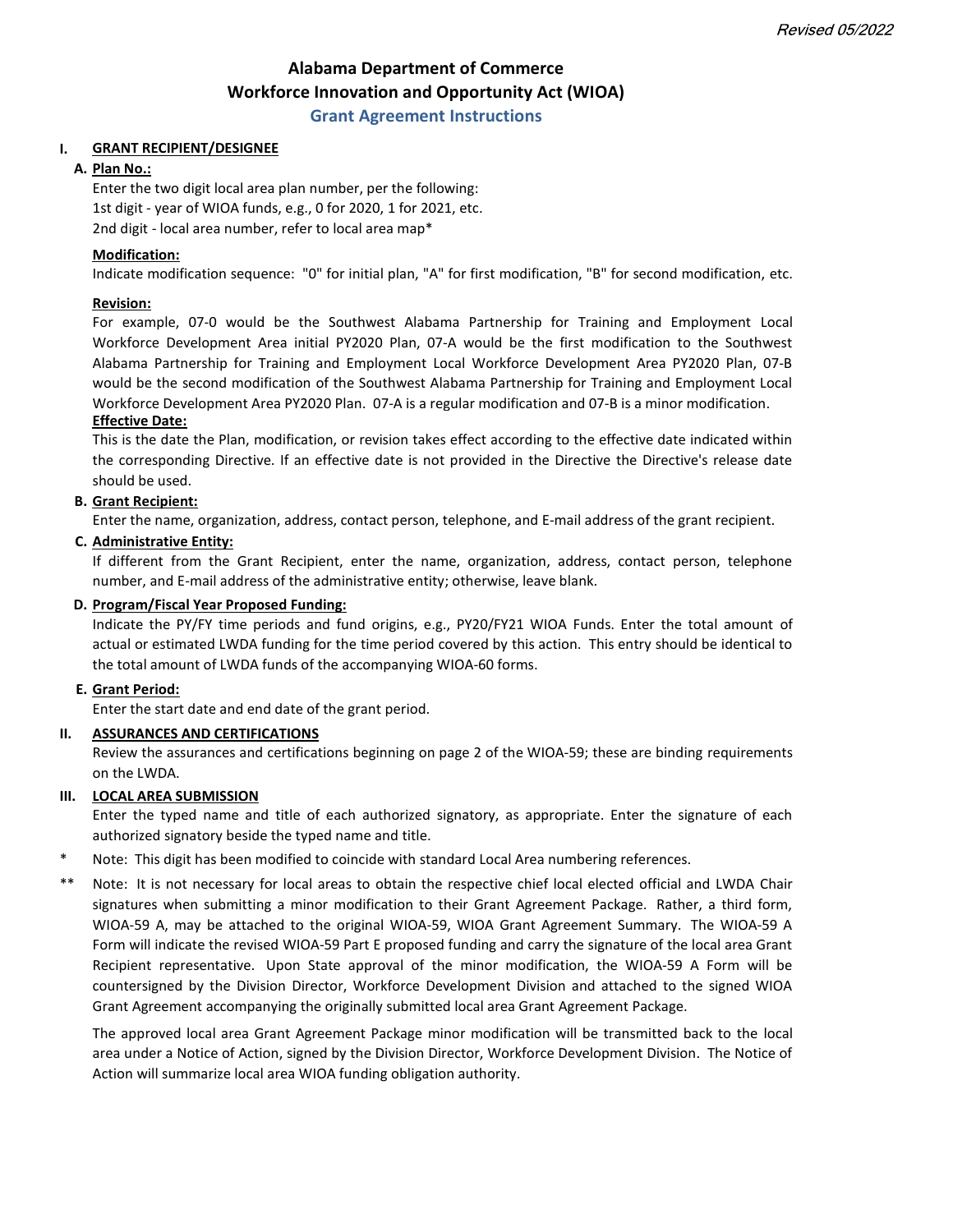#### **State of Alabama Workforce Development Division**

### **Grantee Budget Summary**

|                        | 1. Grant Recipient:                 |                  |                              |              |                        |               |  |  |
|------------------------|-------------------------------------|------------------|------------------------------|--------------|------------------------|---------------|--|--|
|                        | Address:                            |                  |                              |              |                        |               |  |  |
| <b>Contact Person:</b> |                                     |                  | E-mail:                      |              |                        |               |  |  |
| Title:                 |                                     |                  | <b>DUNS No:</b>              |              |                        |               |  |  |
|                        |                                     |                  | Phone No.:                   |              | Fax No.:               |               |  |  |
| 2.                     | Plan No.:                           |                  | Yr. of Funds:                |              | <b>Effective Date:</b> |               |  |  |
|                        | Directive No.:                      |                  | Grant Period - Adult/D.W.:   |              |                        |               |  |  |
|                        | <b>USDOL Grant No.:</b>             |                  | <b>Grant Period - Youth:</b> |              |                        |               |  |  |
|                        | 3. Program:                         | Governor's       | <b>Adult</b>                 | Youth        | <b>Dislocated</b>      | d. Total LWDA |  |  |
|                        |                                     | <b>Set Aside</b> | <b>Funds</b>                 | <b>Funds</b> | <b>Worker Funds</b>    | <b>Funds</b>  |  |  |
| a.                     | <b>CFDA Number</b>                  |                  | 17.258                       | 17.259       | 17.278                 |               |  |  |
| b.                     | <b>Allocation Year</b>              |                  |                              |              |                        |               |  |  |
| c.                     | <b>Fund Allocation/Grant Amount</b> |                  |                              |              |                        |               |  |  |
| 4.                     | Cost Categories/Budget:             |                  |                              |              |                        |               |  |  |
| a.                     | <b>Administration Funds</b>         |                  |                              |              |                        |               |  |  |
| b.                     | <b>Program Funds</b>                |                  |                              |              |                        |               |  |  |
| c.                     | <b>Program Fund Transfers</b>       |                  |                              |              |                        |               |  |  |
| d.                     | Adjusted Program Funds              |                  |                              |              |                        |               |  |  |
| le.                    | <b>Total Funds</b>                  |                  |                              |              |                        |               |  |  |
|                        | Remarks:                            |                  |                              |              |                        |               |  |  |
|                        |                                     |                  |                              |              |                        |               |  |  |
|                        |                                     |                  |                              |              |                        |               |  |  |
|                        |                                     |                  |                              |              |                        |               |  |  |
|                        |                                     |                  |                              |              |                        |               |  |  |
|                        |                                     |                  |                              |              |                        |               |  |  |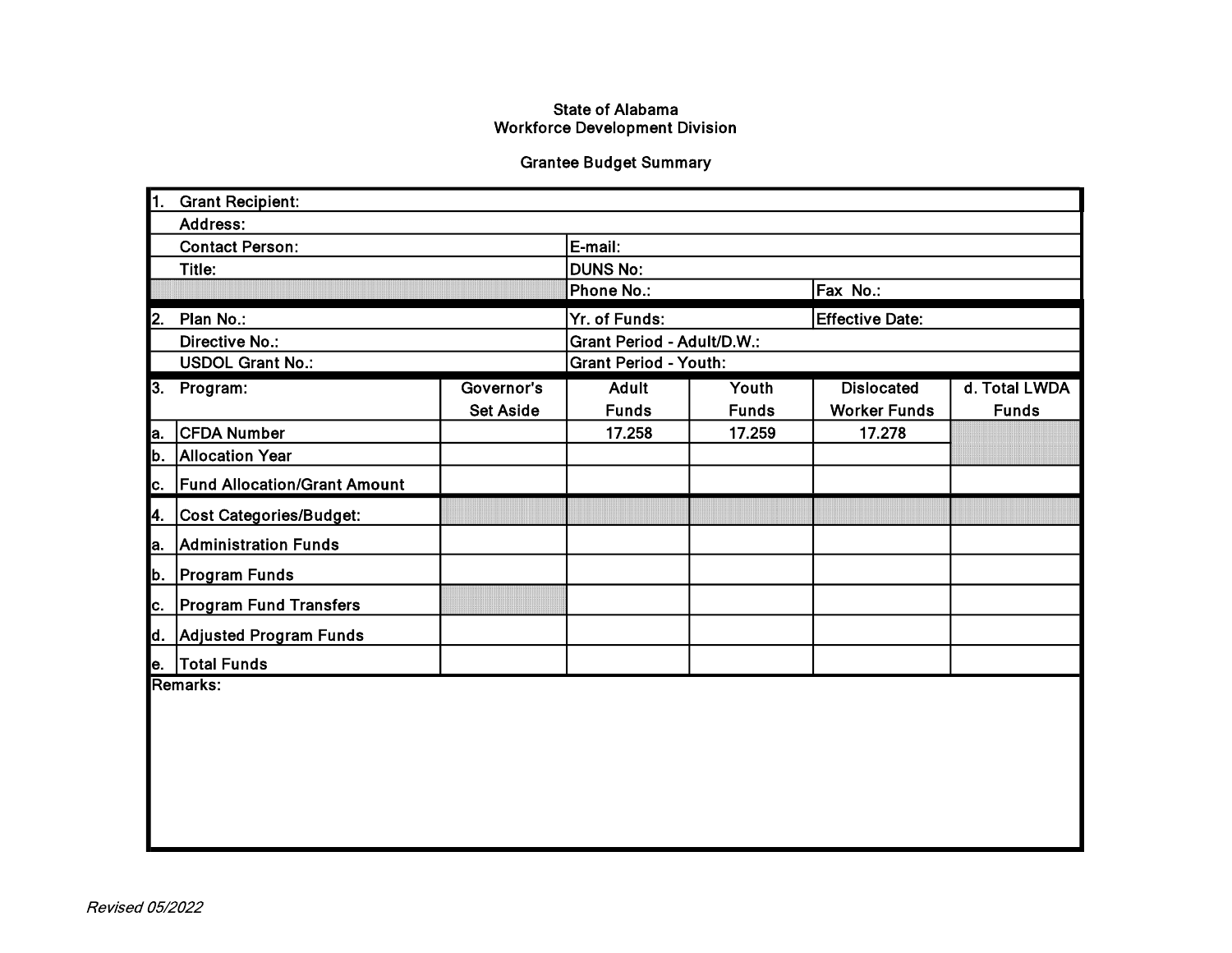#### **State of Alabama Workforce Development Division**

#### **Grantee Justification for Transfer of Funds**

The situation necessitating the transfer, including local conditions (labor market, economic, etc.) contributing to the need for this transfer request:

How will the funds transfer impact the participant levels in both programs?

How will the transfer affect current providers of training and other services?

Describe the expected impact the transfer will have on WIOA performance outcomes for both funding streams:

Revised 05/2022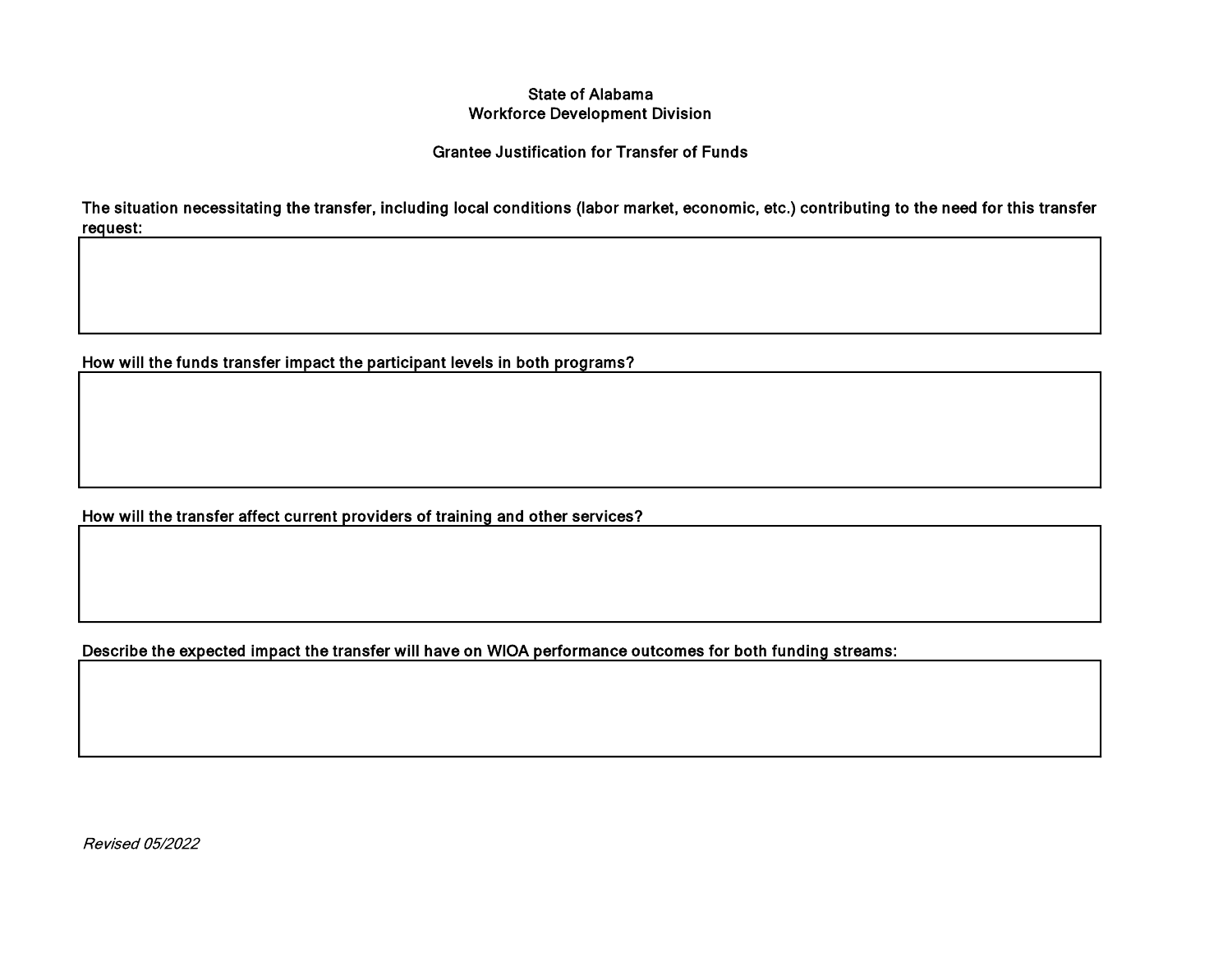# Alabama Department of Commerce Workforce Innovation and Opportunity Act (WIOA) Grantee Budget Summary Instructions

LWDA Adult, Youth, and Dislocated Worker program budgeting information will be consolidated on a single WIOA-60 form. Each executed WIOA-60 will remain a valid budget document for the full grant period.

- 1. Grant Recipient: This should be the same as reported on the Grant Agreement Sheet; the contact person should be able to answer any questions regarding information contained in this form.
- 2. Plan No: Enter the two digit local area plan number, per the following:
	- 1st digit year of WIOA funds, e.g., 0 for 2020, 1 for 2021, etc.
	- 2nd digit local area number, refer to local area map\*

• Indicate modification sequence per the following: "0" for initial plan, "A" for first modification, "B" for second modification, etc. This modification sequence is used for both regular and minor modifications.

For example, 07-0 would be the Southwest Alabama Partnership for Training and Employment Local Workforce Development Area initial PY2020 Plan, 07-A would be the first modification to the Southwest Alabama Partnership for Training and Employment Local Workforce Development Area PY2020 Plan, 07-B would be the second modification of the Southwest Alabama Partnership for Training and Employment Local Workforce Development Area PY2020 Plan. 07-A is a regular modification and 07-B is a minor modification. The same sequence method is used regardless of the modification being a regular or minor modification.

Directive No.: Reference Governor's Workforce Innovation Directive(s) used for Plan changes.

USDOL Grant No: The USDOL Grant Number can be found on the Notice of Obligation (NOO) issued by USDOL to Commerce/WDD. Copies of all NOOs will be provided to local areas as Attachments to the Allocation GWID.

Yr. of Funds: Enter the PY/FY number corresponding to the year grant funds were first made available. The number should be consistent with the USDOL Notice of Obligation (NOO).

**Effective Date:** This is the date the Plan, modification, or revision takes effect according to the effective date indicated within the corresponding Directive. If an effective date is not provided in the Directive the Directive's release date should be used.

Grant Period – Adult/D.W.: Enter the start date and end date of the Adult/D.W. funds grant period.

Grant Period – Youth: Enter the start date and end date of the Youth funds grant period, as shown on the WIOA-59 section E.

# LWDA Identifying Grant Numbering Methodology

LWDA programs have four separate fund categories; Governor's Set Aside, Adult, Youth, and Dislocated Worker. LWDA expenditures must be separately tracked against each grant type.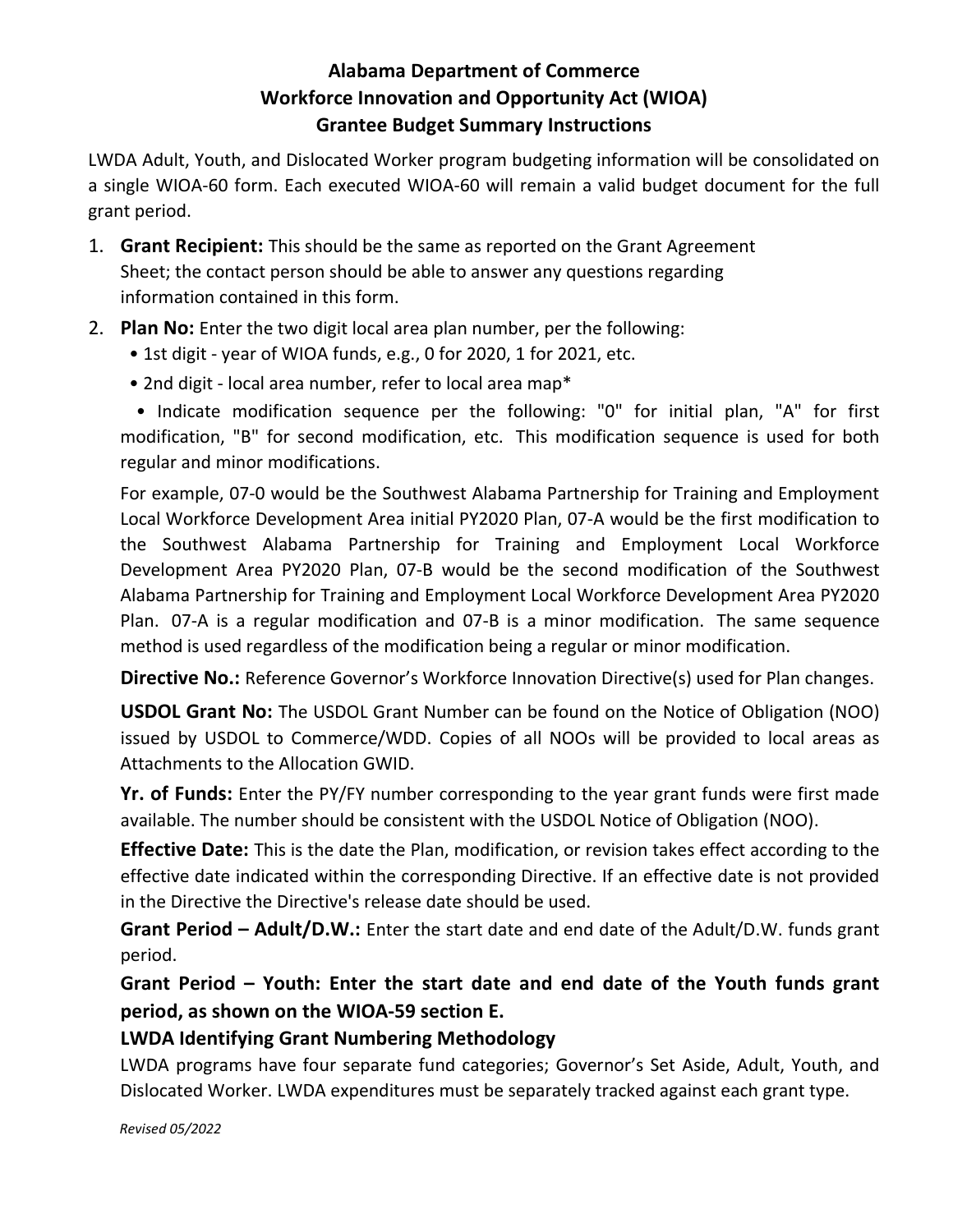- 3. Program :
- a. Catalog of Federal Domestic Assistance (CFDA) Number: This information is provided by WDD. No LWDA entry is necessary.
- b. **Allocation Year**: Provide the allocation year for the effected funds.
- c. Fund Allocation/Grant Amount: By column, enter the amount of any Governor's Set Aside funds awarded the LWDA, and the amounts of Adult, Youth, and Dislocated Worker funds granted the LWDA. Amounts entered should incorporate any additional (or reductions in) funds due to reallocations, rescissions, etc. Additional detail regarding the break down of LWDA allocation amounts is found on the WIOA-55 Notice of Governor's Action accompanying the completed Grant Agreement Package.
- d. Total LWDA Funds: This information is calculated based on the data provided in section 3c.
- 4. Cost Category/ Budget: Enter the total amount of grant funds budgeted for expenditure by cost category.
- a. **Administration Funds:** Enter, by column, the amount of any LWDA Governor's Set Aside, Adult, Youth, and Dislocated Worker funds reserved for administration. Enter the total of LWDA funds available for program administration expenditures. Include any additions to (or reductions in) Administration funds due to reallocations. Not more than 10 percent of Adult, Youth, and Dislocated Worker grant funds may be budgeted/expended for purposes of administration.
- b. Program Funds: Enter, by column, the amount of any LWDA Governor's Set Aside, Adult, Youth, and Dislocated Worker, and the total of LWDA funds which may be expended for program costs. Include any additions to (or reductions in) program funds due to reallocations.
- c. Program Fund Transfers: By column, enter any amount of LWDA Adult Program Funds the LWDA seeks to transfer to its Dislocated Worker program and/or the amount of any LWDA Dislocated Worker Program Funds the LWDA seeks to transfer to its Adult program. Beginning with Program Year 2015 / Fiscal Year 2016, up to 100 percent of the WIOA formula allocated Adult funds and/or Dislocated Worker funds may be transferred between the two programs with Governor's approval. For accounting purposes, all funds being transferred must be listed as program funds. Provide required information for transfers on WIOA-60 Transfers form.
- d. Adjusted Program Funds: Enter, by column, the amount of available LWDA Adult and Dislocated Worker funds, and the total of LWDA funds, adjusted for any above-indicated Adult-Dislocated Worker Program Funds transfer activity.
- e. Total Funds: By column, enter the LWDA's available Administration and Program Governor's Set Aside, Adult, Youth, and Dislocated Worker, and Total funds. Entries on this line must agree with corresponding entries on line 3.c.

Revised 05/2022